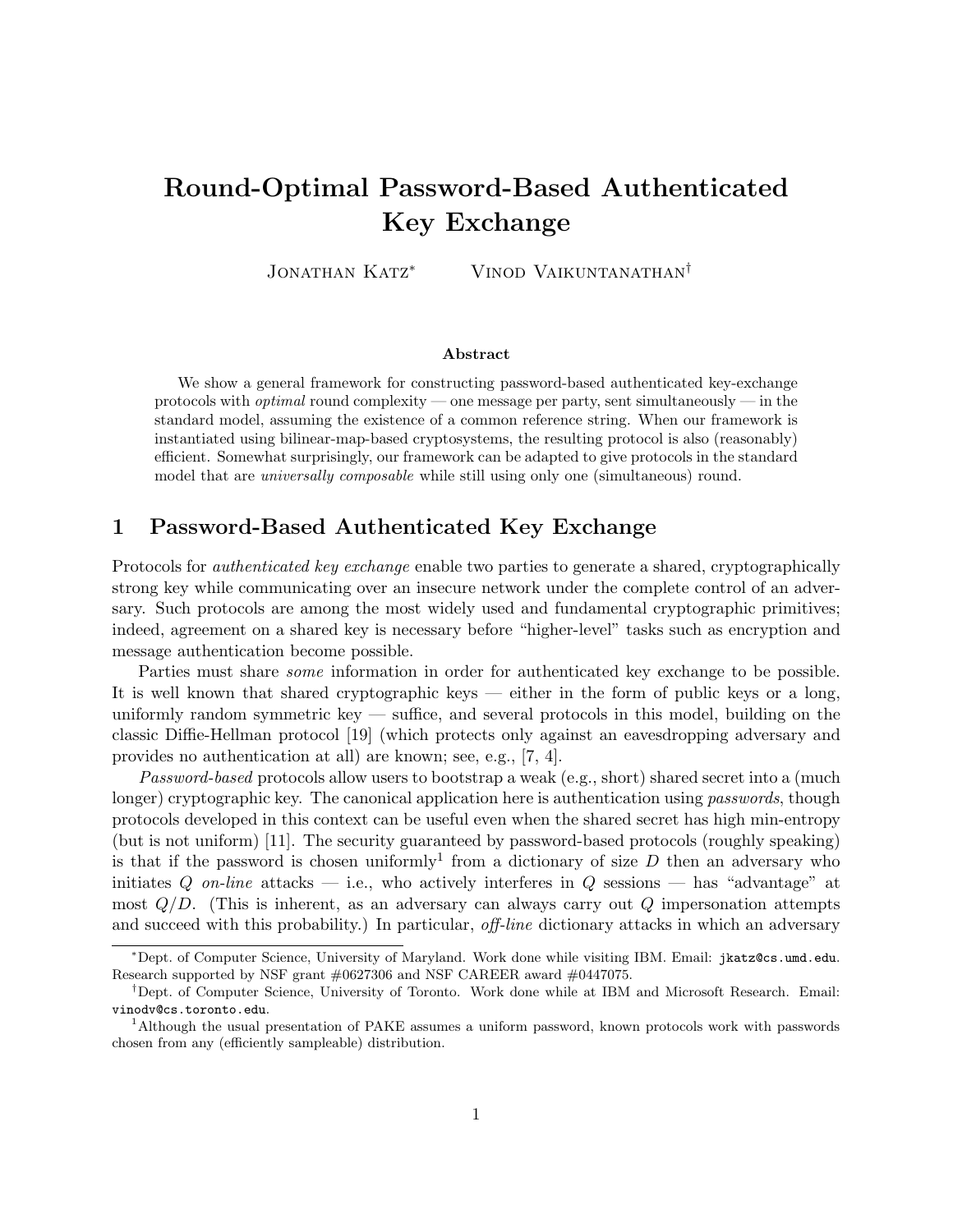enumerates passwords from the dictionary of potential passwords, and tries to match observed protocol transcripts to each one, are of no use.

Early work on password-based protocols [24, 29] considered a "hybrid" setting where users share public keys in addition to a password. In the setting where only a password is shared, Bellovin and Merritt [6] proposed the first protocols for password-based authenticated key exchange (PAKE) with heuristic arguments for their security. Several years later, provably secure PAKE protocols were constructed [3, 12, 36] in the random-oracle/ideal-cipher models, and many improvements and generalizations of these protocols are known. In contrast, only a handful of PAKE protocols are known in the standard model (i.e., without random oracles):

- General assumptions: Goldreich and Lindell [23] gave the first PAKE protocol in the standard model (and without requiring any additional setup). Their work does not handle concurrent executions of the protocol by the same party. Work of Barak et al. [2] shows a general feasibility result for computation over unauthenticated networks which implies a solution for PAKE as a special case, assuming a common reference string (CRS) is available to the parties.<sup>2</sup> All these protocols are impractical in terms of communication, computation, and round complexity. Nguyen and Vadhan [38] show some efficiency improvements, but achieve a weaker notion of security. Their protocol is still far from practical.
- Efficient protocols: Katz, Ostrovsky, and Yung [34] demonstrated the first *efficient* PAKE protocol with a proof of security based on standard assumptions; extensions and improvements of their protocol were given in [22, 16, 33, 21, 35]. Different constructions of efficient PAKE protocols were given in [32, 27]. These works all require a CRS.

Other relevant work, done subsequent to the present work, includes [26, 15, 25].

Round/message complexity of existing protocols. We distinguish between rounds and messages. Differing somewhat from the usual convention in the two-party setting (but matching the usual convention in the multi-party setting), we let a round consist of one message sent by each party simultaneously; note that in a one-round protocol each honest party's message cannot depend on the other party's message. We stress, however, that the adversary is assumed to be *rushing*; i.e., it may wait to receive an honest party's first-round message before sending its own.

Determining the optimal round complexity of key-exchange protocols is of both theoretical and practical interest, and has been studied in various settings. The original Diffie-Hellman protocol [19], which provides security against a passive eavesdropper, can be run in one round; one-round authenticated key exchange based on shared public/symmetric keys is also possible [31, 39]. Oneround PAKE protocols are also known (e.g., [3]) in the random oracle model. All prior PAKE protocols based on standard assumptions, though, require three or more rounds. We remark that the protocols in [32, 27] achieve explicit authentication in three rounds (whereas the protocols of [34, 22, 21, 35] achieve only *implicit* authentication in three rounds, and require an additional round for explicit authentication), but the round complexity of these protocols cannot be further reduced even if only implicit authentication is desired.

<sup>&</sup>lt;sup>2</sup>Reliance on a CRS is not a serious drawback in the context of PAKE where the CRS can be hard-coded into an implementation of the protocol. Note also that reliance on a CRS (or some other setup) is inherent for achieving universally composable PAKE [16].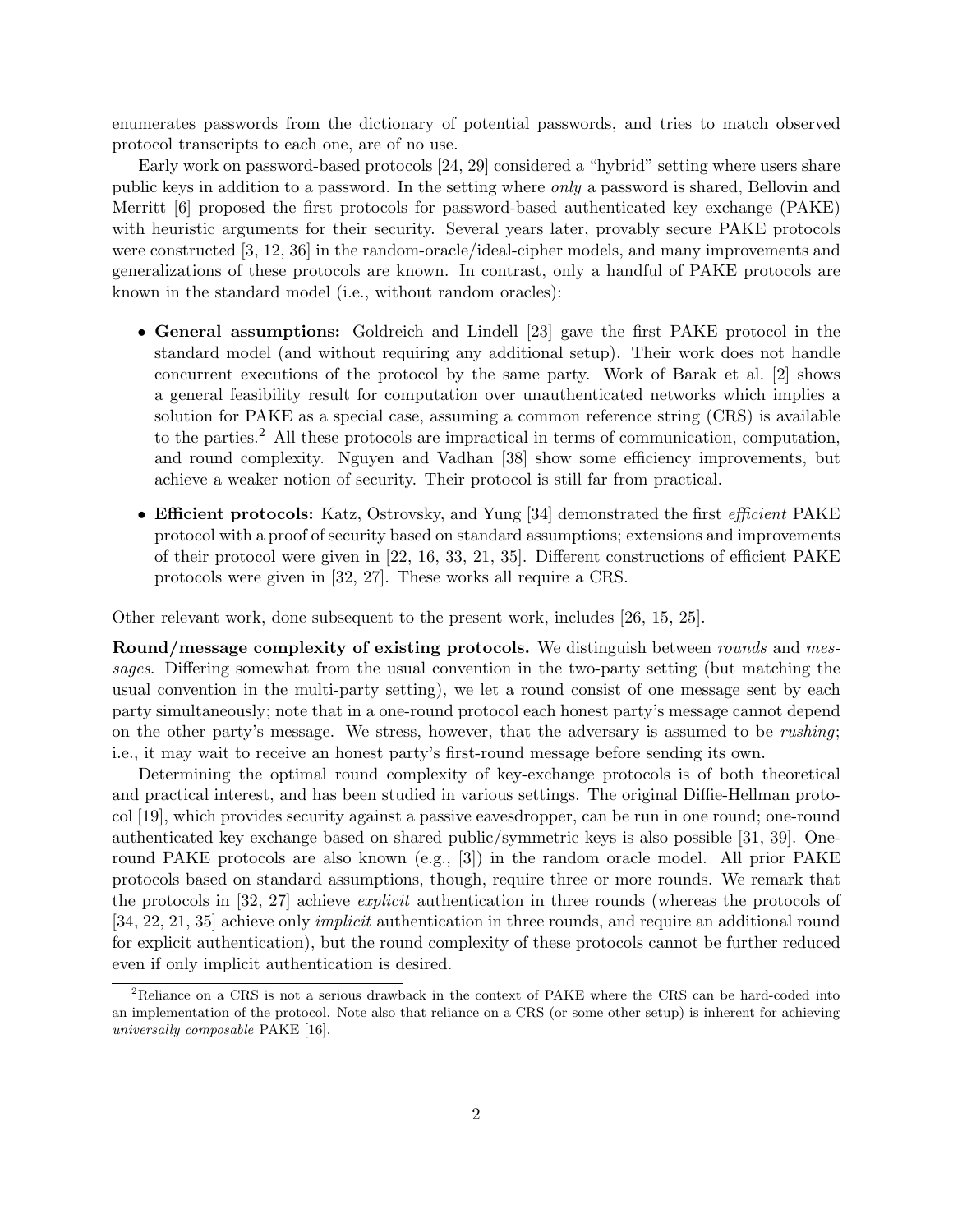### 1.1 Our Results

We show a new framework for constructing *one-round* PAKE protocols in the standard model (assuming a CRS), where each party may send their message simultaneously. (Once again, we stress that our security model allows for a "rushing" adversary who waits to see the message sent by a party before sending its response.) Our protocols achieve implicit authentication but can be extended to give explicit authentication using one additional round; explicit authentication is impossible in one round without stronger setup assumptions (e.g., a global clock).

Our framework relies on non-interactive zero-knowledge (NIZK) proofs and so, in general, is computationally inefficient. When instantiating our framework using bilinear maps, however, we obtain a reasonably efficient solution communicating a constant number of group elements.

Somewhat surprisingly, we can extend our framework to give a universally composable PAKE protocol  $[14]$  — secure against static corruptions — without increasing the round complexity at all (and still without relying on random oracles). In contrast, the work of [16] shows a method for obtaining universal composability (used also in [27]) that requires additional messages/rounds. Abdalla et al. [1] show a universally composable PAKE protocol, proven secure in the random oracle model, that requires three rounds. To the best of our knowledge, no prior universally composable PAKE protocol (whether in the random oracle model or not) can be run in only one round.

### 1.2 Our Techniques

At a basic level we rely on smooth projective hash functions [17], as used for PAKE in [22] (and implicitly in [34]). Roughly speaking, and adapted to the present context, a smooth projective hash function is a keyed function  $H$  that can be computed in two ways: either using the hash key k or using a projected key s. If C is an encryption of some value pw using randomness r (with respect to some fixed public key), then  $H_k(C, pw) = H_s(C, pw, r)$ . On the other hand, if C is not an encryption of pw then the value of  $H_k(C, pw)$  is independent of the projected key s. We refer the reader to Section 2.2 for formal definitions.

The basic structure of previous protocols [34, 22], omitting various details, is as follows:

**First round:** The client sends an encryption  $C$  of the password  $pw$ .

**Second round:** The server sends an encryption C' of pw, and a projected key  $s' = \alpha(k', C, pw)$ corresponding to a hash key  $k'$ .

**Third round:** The client sends a projected key  $s = \alpha(k, C', pw)$  corresponding to a hash key k.

The client computes the session key as  $H_k(C', pw) \cdot H_{s'}(C, pw, r)$ , and the server computes the session key as  $H_s(C', pw, r') \cdot H_{k'}(C, pw)$ . (Here,  $r, r'$  is the randomness used to compute  $C, C',$ respectively.) Properties of the smooth projective hash function ensure that these are equal.

Two difficulties must be overcome in order to collapse a protocol of the above form to one round:

• In the smooth projective hash functions used in prior work, the "projection function"  $\alpha$  was adaptive, and depended on both the hash key k and the element being hashed (i.e.,  $(C, pw)$  in the above example). This leads to protocols requiring three rounds just to ensure correctness.

Here we show a construction of CCA-secure encryption schemes with associated smooth projective hash functions whose projection function is non-adaptive, and depends only on the hash key k. This allows us to obtain the *functionality* of PAKE in a single round, by having the client send  $(\alpha(k), C)$  and the server send  $(\alpha(k'), C')$  simultaneously.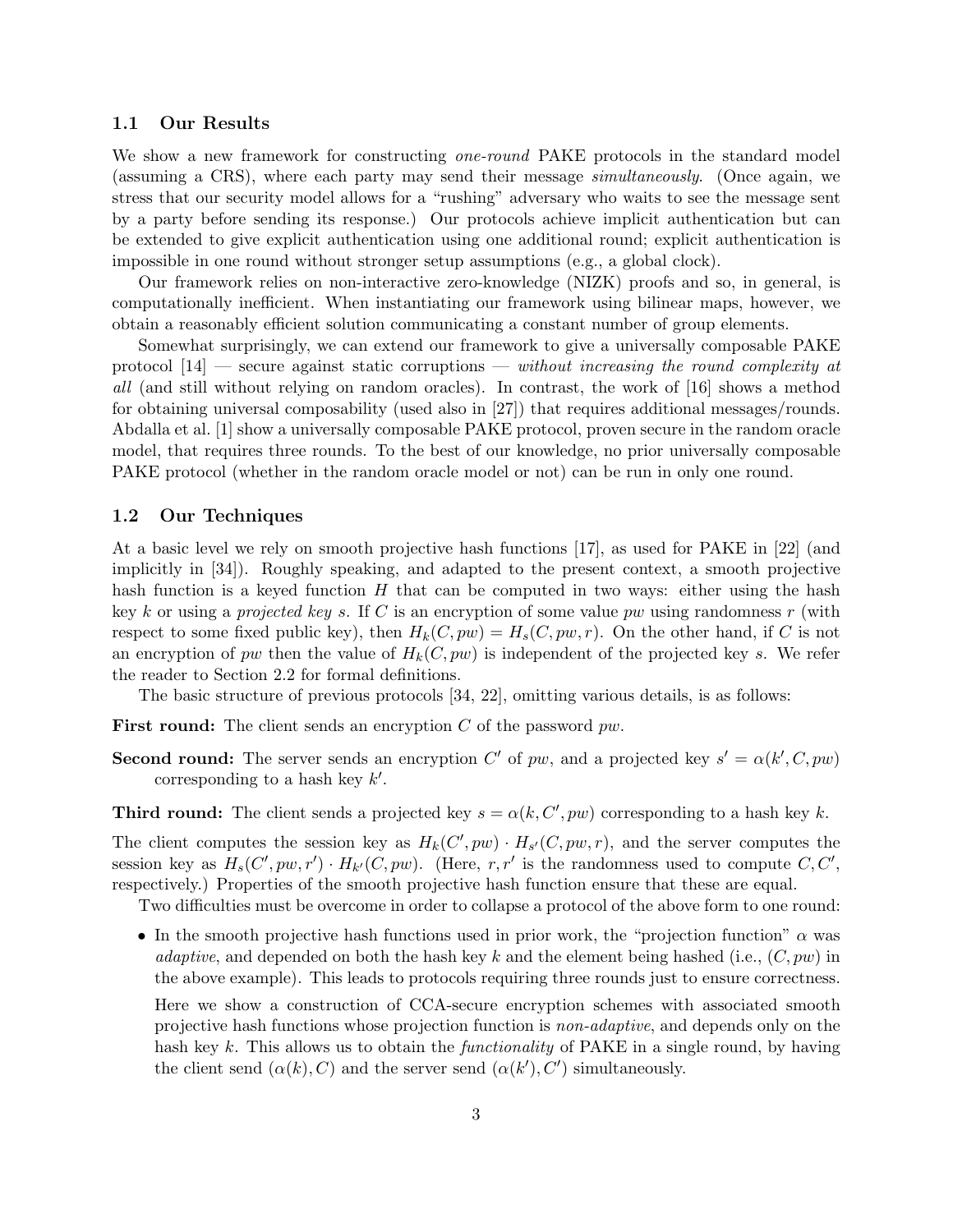• The above addresses correctness, but says nothing about security. The main technical difficulty is that an honestly generated client message  $(s, C)$  might be forwarded by an adversary to multiple server instances (and similarly for server messages), and the session keys computed in all these instances should look random and independent to the adversary. (This issue does not arise in prior work because, roughly speaking, messages are bound to a single session by virtue of a signature verification key sent in the first round [34, 22] or a MAC derived from the shared session key [21]. Neither approach is viable if we want the entire protocol to take place in a single round.)

To address the above difficulty, we rely on a technical lemma (which may be of independent interest) regarding the re-use of both the hash keys and the inputs to the smooth projective hash function.

Additional ideas are needed to obtain a universally composable protocol without increasing the number of rounds. We refer the reader to Section 5.1 for an overview of the techniques used there.

### 1.3 Outline of the Paper

In Section 2 we present a standard definition of security for PAKE due to Bellare et al. [3]. We also review there the notion of smooth projective hashing, and prove a technical lemma regarding its usage. In Section 3 we describe our basic framework for constructing one-round PAKE protocols, and prove security of this approach according to the definition of [3]. We discuss in Section 4 two instantiations of our framework: one based on the decisional Diffie-Hellman assumption, and a second, more efficient instantiation based on bilinear maps. In Section 5 we describe an extension of our framework that yields one-round, universally composable PAKE protocols.

# 2 Definitions and Background

Throughout, we denote the security parameter by n.

### 2.1 Password-Based Authenticated Key Exchange

We present a definition of security for PAKE due to Bellare, Pointcheval, and Rogaway [3], based on prior work of  $[4, 5]$ . The text here is taken almost verbatim from  $[34]$ .

Participants, passwords, and initialization. Prior to any execution of the protocol there is an initialization phase during which public parameters and a CRS are established. We assume a fixed set User of protocol participants (also called principals or users). For every distinct  $U, U' \in \mathsf{User}$ , users U and U' share a password  $pw_{U,U'}$ . We assume that each  $pw_{U,U'}$  is chosen independently and uniformly from the set  $[D] \stackrel{\text{def}}{=} \{1,\ldots,D\}$  for some integer D. (Our proof of security extends to more general cases, and we implicitly consider arbitrary password distributions in the setting of universal composability.)

Execution of the protocol. In the real world, a protocol determines how principals behave in response to input from their environment. In the formal model, these inputs are provided by the adversary. Each principal can execute the protocol multiple times (possibly concurrently) with different partners; this is modeled by allowing each principal to have an unlimited number of instances with which to execute the protocol. We denote instance i of user U as  $\Pi_U^i$ . Each instance may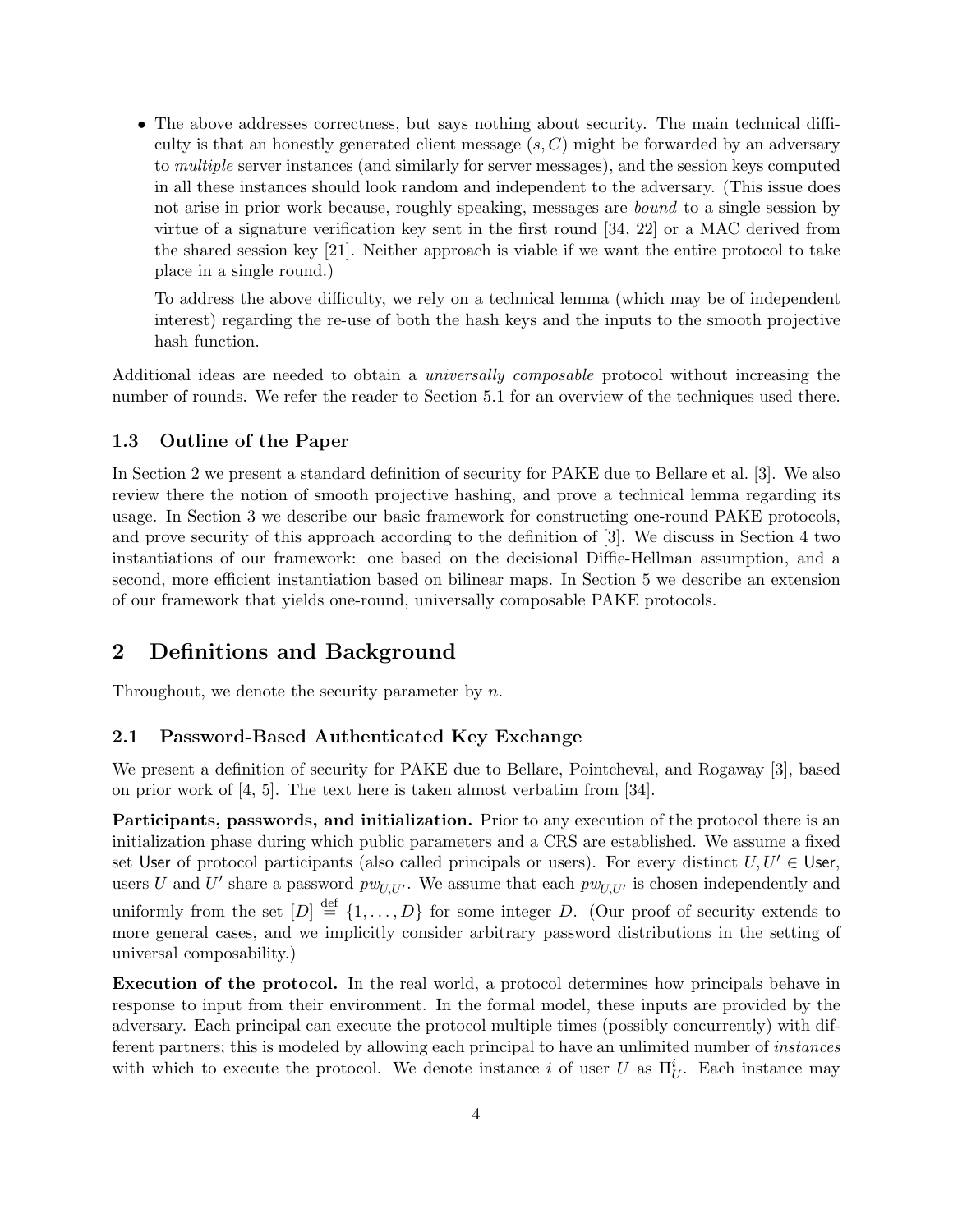be used only once. The adversary is given oracle access to these different instances; furthermore, each instance maintains (local) state which is updated during the course of the experiment. In particular, each instance  $\Pi_U^i$  is associated with the following variables:

- sid ${}^i_U$ , pid ${}^i_U$ , and sk ${}^i_U$  denote the *session id, partner id*, and *session key* for an instance, respectively. The session id is simply a way to keep track of different executions; we let  $\mathsf{sid}^i_U$  be the (ordered) concatenation of all messages sent and received by  $\Pi_U^i$ . The partner id denotes the user with whom  $\Pi_U^i$  believes it is interacting. (Note that  $\text{pid}_U^i$  can never equal U.)
- $acc_U^i$  and term<sup>i</sup><sub>U</sub> are boolean variables denoting whether a given instance has accepted or terminated, respectively.

The adversary's interaction with the principals (more specifically, with the various instances) is modeled via access to oracles that we describe now:

• Send $(U, i, \text{msg})$  – This sends message msg to instance  $\Pi_U^i$ . This instance runs according to the protocol specification, updating state as appropriate. The message output by  $\Pi_U^i$  is given to the adversary.

The adversary can prompt the unused instance  $\Pi_U^i$  to initiate the protocol with partner  $U'$  by querying  $\mathsf{Send}(U, i, U')$ . In response, instance  $\Pi^i_U$  outputs the first message of the protocol.

- Execute $(U, i, U', j)$  If  $\Pi_U^i$  and  $\Pi_{U'}^j$  have not yet been used, this oracle executes the protocol between these instances and gives the transcript of this execution to the adversary. This oracle call represents passive eavesdropping of a protocol execution.
- Reveal $(U, i)$  This outputs the session key  $\mathsf{sk}^i_U$ , modeling leakage of session keys due to, e.g., improper erasure of session keys after use, compromise of a host computer, or cryptanalysis.
- Test $(U, i)$  This oracle does not model any real-world capability of the adversary, but is instead used to define security. A random bit b is chosen; if  $b = 1$  the adversary is given  $\mathsf{sk}_U^i$ , and if  $b = 0$  the adversary is given a session key chosen uniformly from the appropriate space.

Partnering. Let  $U, U' \in \mathsf{User}$ . Instances  $\Pi_U^i$  and  $\Pi_{U'}^j$  are partnered if (1)  $\mathsf{sid}_U^i = \mathsf{sid}_{U'}^j \neq \mathsf{NULL}$ , and (2)  $\mathsf{pid}_U^i = U'$  and  $\mathsf{pid}_{U'}^j = U$ .

Correctness. To be viable, a key-exchange protocol must satisfy the following notion of correctness: if  $\Pi_U^i$  and  $\Pi_{U'}^j$  are partnered then  $\mathsf{acc}_U^i = \mathsf{acc}_{U'}^j = \textsc{true}$  and  $\mathsf{sk}_U^i = \mathsf{sk}_{U'}^j$ , i.e., they both accept and conclude with the same session key.

Advantage of the adversary. Informally, the adversary succeeds if it can guess the bit  $b$  used by the Test oracle. To formally define the adversary's success, we first define a notion of freshness. An instance  $\Pi_U^i$  is *fresh* unless one of the following is true at the conclusion of the experiment: (1) at some point, the adversary queried Reveal $(U, i)$ ; or (2) at some point, the adversary queried Reveal $(U', j)$ , where  $\Pi_{U'}^j$  and  $\Pi_U^i$  are partnered. We allow the adversary to succeed only if its Test query is made to a fresh instance; this is necessary for any reasonable definition of security.

An adversary  $\mathcal A$  succeeds if it makes a single query  $\textsf{Test}(U,i)$  to a fresh instance  $\Pi^i_U,$  and outputs a bit b' with  $b' = b$  (recall that b is the bit chosen by the Test oracle). We denote this event by Succ. The *advantage* of A in attacking protocol  $\Pi$  is given by  $\mathsf{Adv}_{\mathcal{A},\Pi}(k) \stackrel{\text{def}}{=} 2 \cdot \Pr[\mathsf{Succ}] - 1$ , where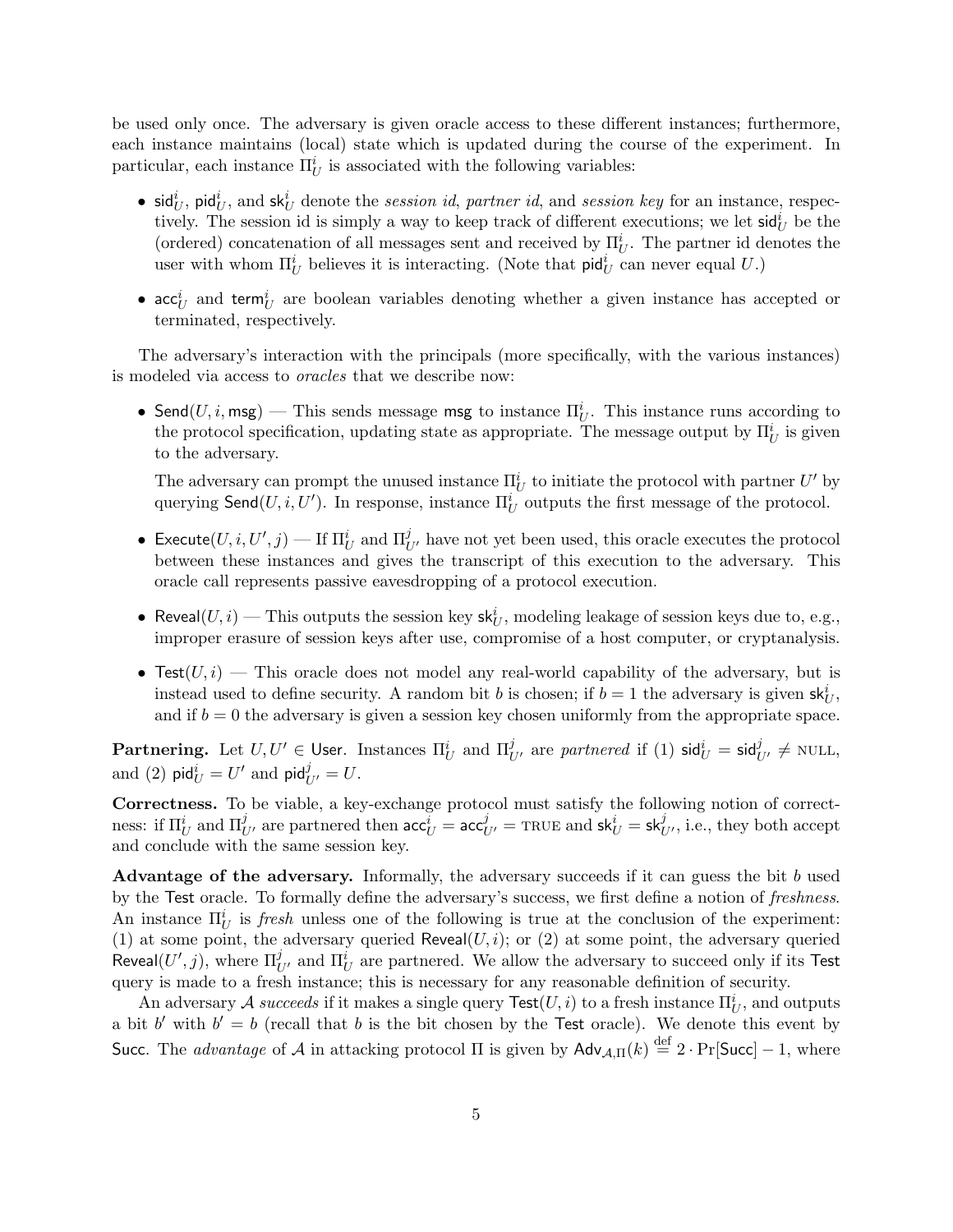the probability is taken over the random coins used by the adversary and the random coins used during the course of the experiment (including the initialization phase).

It remains to define a secure protocol. A probabilistic polynomial-time (PPT) adversary can always succeed with probability 1 by trying all passwords one-by-one; this is possible since the size of the password dictionary is small. Informally, a protocol is secure if this is the best an adversary can do. Formally, an instance  $\Pi_U^i$  represents an *on-line attack* if both the following are true at the time of the Test query: (1) at some point, the adversary queried  $\mathsf{Send}(U, i, *)$ ; and (2) at some point, the adversary queried Reveal( $U, i$ ) or Test( $U, i$ ). The number of on-line attacks represents a bound on the number of passwords the adversary could have tested in an on-line fashion.

**Definition 1.** Protocol  $\Pi$  is a secure protocol for password-based authenticated key exchange if, for all dictionary sizes D and for all PPT adversaries A making at most  $Q(n)$  on-line attacks, it holds that  $\mathsf{Adv}_{\mathcal{A},\Pi}(n) \leq Q(n)/D + \mathsf{negl}(n)$ .

### 2.2 Smooth Projective Hash Functions

We provide a self-contained definitional treatment of smooth projective hash functions. These were introduced by Cramer and Shoup [17], and our discussion here is based on that of Gennaro and Lindell [22]. Rather than aiming for utmost generality, we tailor the definitions to our application.

A hard subset-membership problem. Fix some integer D. Let (Gen, Enc, Dec) be a CCAsecure labeled encryption scheme (cf. Appendix A.1). We let  $C_{pk}$  denote the set of pairs of valid labels and ciphertexts with respect to some public key  $pk$ , and require that this set be efficiently recognizable for all pk. For a given public key pk, define sets X and  $\{L_{pw}\}_{pw\in[D]}$  as follows:

- 1.  $X \stackrel{\text{def}}{=} \{(\textsf{label}, C, pw)\},\text{ where }(\textsf{label}, C) \in C_{pk}\text{ and } pw \in \{1, \ldots, D\}.$
- 2.  $L_{pw} \stackrel{\text{def}}{=} \{(\textsf{label}, \textsf{Enc}_{pk}(\textsf{label}, pw), pw)\},$  where  $\textsf{label} \in \{0, 1\}^*.$

That is, X consists of all tuples of valid labels, valid ciphertexts, and passwords, while  $L_{pw}$  consists of all tuples where the third component is  $pw$ , the first component is label, and the second component of an encryption of pw using label. Let  $L = \bigcup_{n=1}^{D}$  $_{pw=1}^D L_{pw}$ , and note that  $L \subset X$ . It follows from CCA security of (Gen, Enc, Dec) that the following is negligible for any probabilistic polynomial-time A:

$$
\left|\Pr\left[\begin{array}{c}(pk, sk) \leftarrow \mathsf{Gen}(1^n); \\(\mathsf{label}, pw) \leftarrow \mathcal{A}^{\mathsf{Dec}_{sk}(\cdot, \cdot)}(pk); \hspace{0.1cm} : \mathcal{A}^{\mathsf{Dec}_{sk}(\cdot, \cdot)}(C) = 1 \right. \\ C \leftarrow \mathsf{Enc}_{pk}(\mathsf{label}, pw) \\ - \Pr\left[\begin{array}{c}(pk, sk) \leftarrow \mathsf{Gen}(1^n); \\(\mathsf{label}, pw) \leftarrow \mathcal{A}^{\mathsf{Dec}_{sk}(\cdot, \cdot)}(pk); \hspace{0.1cm} : \mathcal{A}^{\mathsf{Dec}_{sk}(\cdot, \cdot)}(C) = 1 \right. \\ C \leftarrow \mathsf{Enc}_{pk}(\mathsf{label}, 0)\end{array}\right]\right|,
$$

where  $A$  is disallowed from querying (label, C) to its decryption oracle.

**Smooth projective hash functions.** Fix  $pk$  and sets  $X, L$  as above. A *smooth projective* hash function  $\mathcal{H} = \{H_k\}_{k\in K}$  is a keyed function mapping elements in X to elements in some group G, along with a projection function  $\alpha : K \to S$ . Informally, if  $x \in L$  then the value of  $H_k(x)$  is uniquely determined by  $s = \alpha(k)$  and x, whereas if  $x \in X \setminus L$  then the value of  $H_k(x)$  is statistically close to uniform given  $\alpha(k)$  and x (assuming k was chosen uniformly in K). A smooth projective hash function is formally defined by a sampling algorithm that, given  $pk$ , outputs  $(K, \mathbb{G}, \mathcal{H} = \{H_k : X \to \mathbb{G}\}_{k \in K}, S, \alpha : K \to S)$  such that: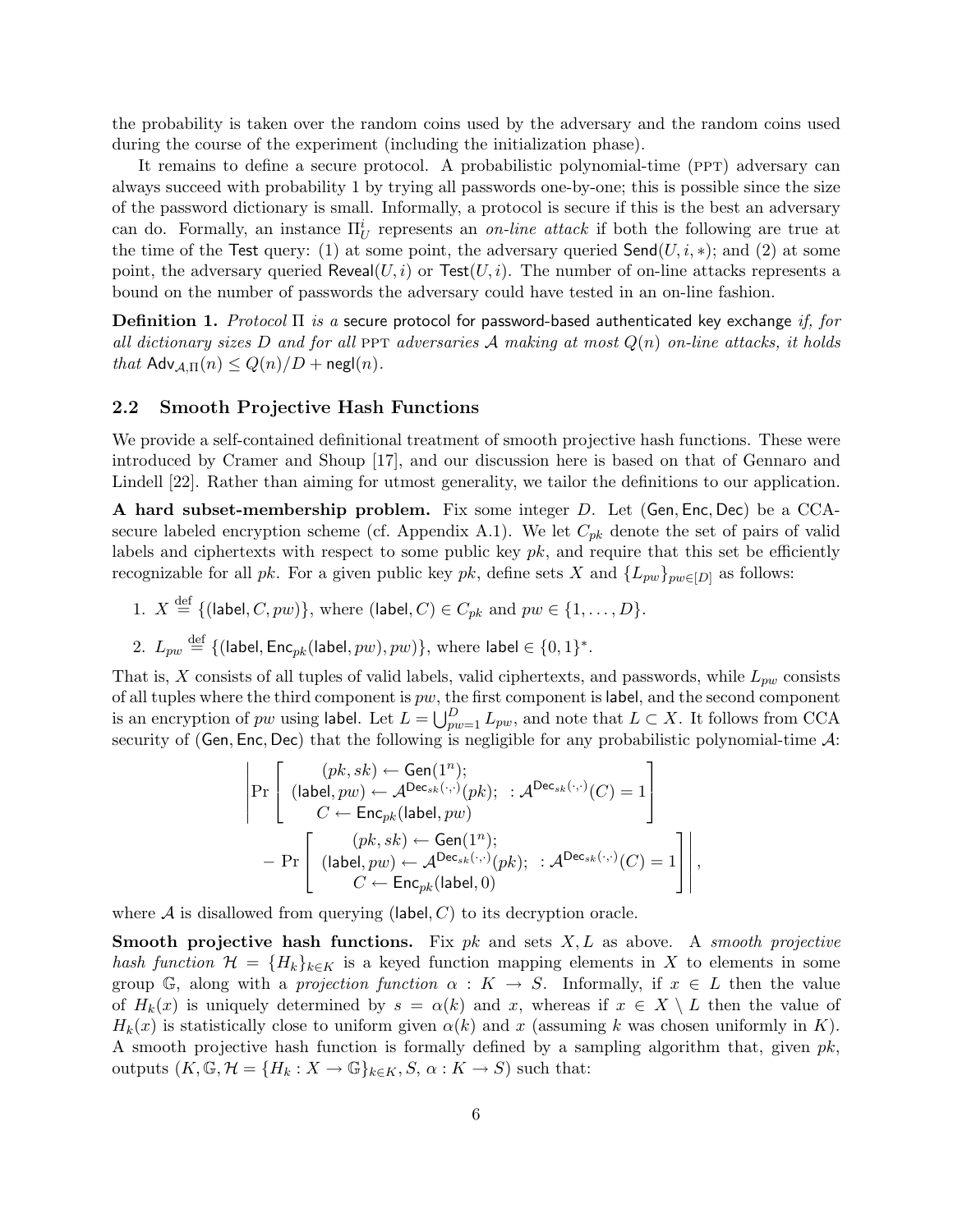- 1. There are efficient algorithms for (1) sampling a uniform  $k \in K$ , (2) computing  $H_k(x)$  for any  $k \in K$  and  $x \in X$ , and (3) computing  $\alpha(k)$  for  $k \in K$ .
- 2. For all (label,  $C, pw$ )  $\in L$ , the value of  $H_k$ (label,  $C, pw$ ) is uniquely determined by  $\alpha(k)$ . Moreover, there is an efficient algorithm that takes as input  $s = \alpha(k)$  and (label, C, pw, r) for which  $C = \textsf{Enc}_{pk}(\textsf{label}, pw; r)$ , and outputs  $H_k(\textsf{label}, C, pw)$ . (In other words, when (label,  $C, pw \in L$  then  $H_k$  (label,  $C, pw$ ) can be computed in two ways: either using k itself, or using  $\alpha(k)$  and the randomness used to generate C.)
- 3. For any (even unbounded) function  $f : S \to X \setminus L$ , the following distributions have statistical difference negligible in n:

$$
\{k \leftarrow K; s := \alpha(k) : (s, H_k(f(s)))\} \text{ and } \{k \leftarrow K; s := \alpha(k); g \leftarrow \mathbb{G} : (s, g)\}.
$$
 (1)

Above we have modified the definition from [22] in two ways: first,  $\alpha$  is non-adaptive and depends on k only (rather than both k and x); second, we require Equation (1) to hold even for *adaptive* choice of  $f(s) \notin L$ . The first modification allows us to achieve the functionality of password-based authenticated key exchange in one round, whereas the second is used for proving security of the resulting protocol.

A technical lemma. We now prove a technical lemma regarding smooth projective hash functions. Somewhat informally, Gennaro and Lindell  $[22]$  showed that, for randomly generated  $pk$  and any (label,  $pw$ ), the distribution

$$
\{k \leftarrow K; s := \alpha(k); C \leftarrow \mathsf{Enc}_{pk}(\mathsf{label}, pw) : (s, C, H_k(\mathsf{label}, C, pw))\}
$$

is computationally indistinguishable from the distribution

$$
\{k \leftarrow K; s := \alpha(k); C \leftarrow \mathsf{Enc}_{pk}(\mathsf{label}, pw); g \leftarrow \mathbb{G} : (s, C, g)\}.
$$

(Note this holds even though  $H_k$ (label, C, pw) is uniquely determined by s and C.) Here we show that this continues to hold even if hash keys and ciphertexts are re-used multiple times. That is, at a high level (ignoring labels and technical details), we show that the distribution

$$
\left\{\n\begin{array}{l}\nk_1,\ldots,k_\ell\leftarrow K;\forall i:s_i:=\alpha(k_i);\\\ C_1,\ldots,C_\ell\leftarrow \mathsf{Enc}_{pk}(pw)\n\end{array}\n:\n\left(\{s_i\},\{C_i\},\{H_{k_i}(C_j,pw)\}_{i,j=1}^\ell\right)\n\right\}
$$

is computationally indistinguishable from the distribution

$$
\left\{\n\begin{array}{l}\nk_1,\ldots,k_\ell\leftarrow K;\forall i:s_i:=\alpha(k_i);\\ C_1,\ldots,C_\ell\leftarrow \mathsf{Enc}_{pk}(pw);\forall i,j:s_{i,j}\leftarrow \mathbb{G} \quad:\big(\{s_i\},\{C_i\},\{g_{i,j}\}_{i,j=1}^\ell\big)\right.\big\}.\n\end{array}\n\right.
$$

Formally, fix a function  $\ell = \ell(n)$ , let A be an adversary, and let  $b \in \{0, 1\}$ . Consider the following experiment  $\textsf{Expt}_b$ :

- 1. Compute  $(pk, sk) \leftarrow Gen(1^n)$  and let  $(K, \mathbb{G}, \mathcal{H} = \{H_k : X \rightarrow \mathbb{G}\}_{k \in K}, S, \alpha : K \rightarrow S)$  be a smooth projective hash function for  $pk$ . Give  $pk$  to  $A$ .
- 2. Sample  $k_1, \ldots, k_\ell \leftarrow K$ , and let  $s_i := \alpha(k_i)$  for all i. Give  $s_1, \ldots, s_\ell$  to A.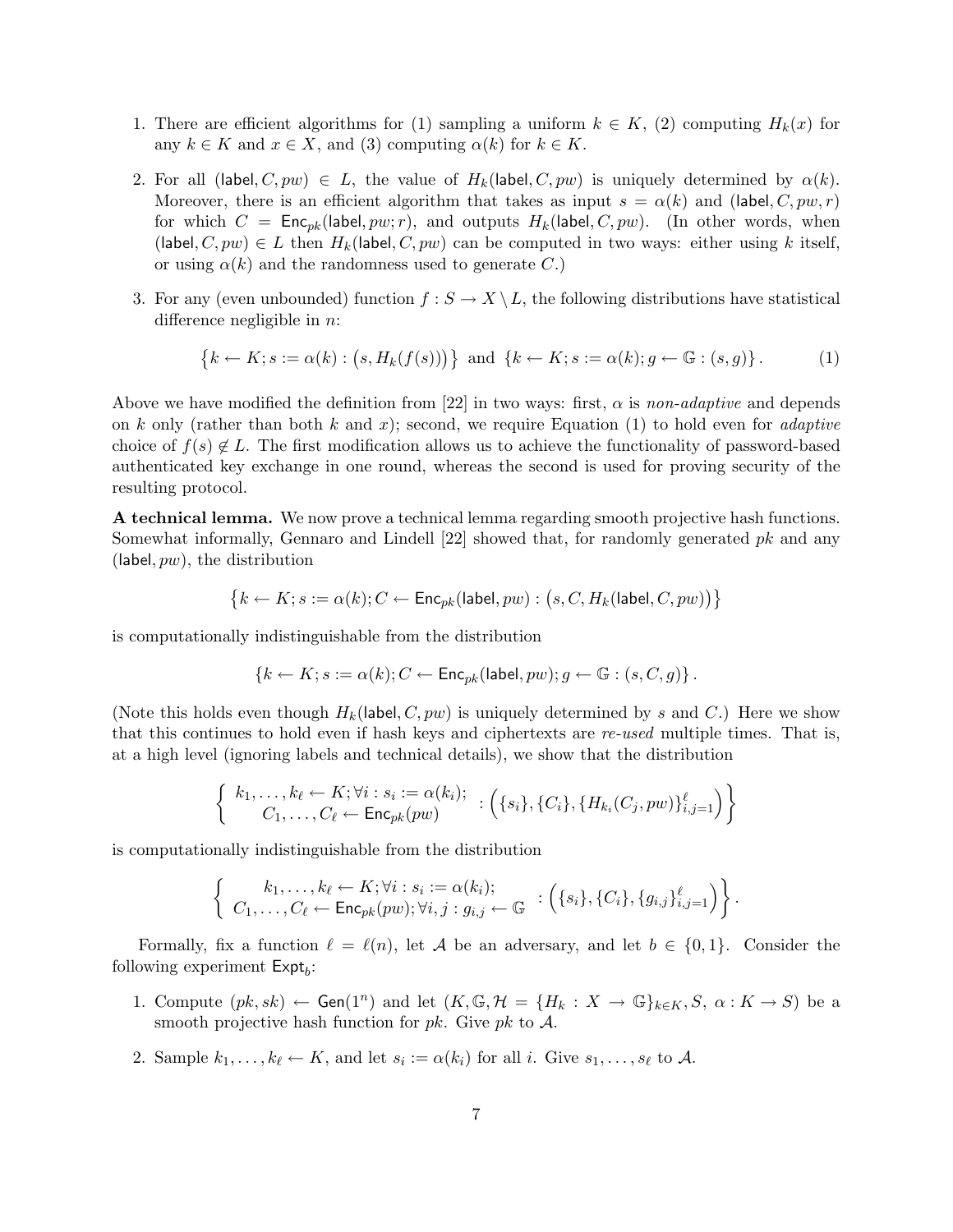- 3. A may adaptively query a (modified) encryption oracle that takes as input (label,  $pw$ ) for  $pw \in [D]$ , and outputs a ciphertext  $C \leftarrow \mathsf{Enc}_{pk}(\textsf{label}, pw)$  along with:
	- (a) If  $b = 0$ , the values  $H_{k_i}$ (label,  $C, pw$ ) for  $i = 1$  to  $\ell$ .
	- (b) If  $b = 1$ , random values  $g_1, \ldots, g_\ell \leftarrow \mathbb{G}$ .
- 4. A can also query a decryption oracle  $\text{Dec}_{sk}(\cdot, \cdot)$  at any point, except that it may not query any pair (label, C) where C was obtained from the encryption oracle on query (label,  $pw$ ).
- 5. At the end of the experiment, A outputs a bit b'. We say A succeeds if  $b' = b$ .

**Lemma 1.** Let (Gen, Enc, Dec) be a CCA-secure labeled encryption scheme, and  $(K, \mathbb{G}, \mathcal{H}) = \{H_k :$  $X \to \mathbb{G}$ <sub>k∈K</sub>, S,  $\alpha : K \to S$ ) a smooth projective hash function. For any polynomial  $\ell$  and probabilistic polynomial-time A, we have  $Pr[\mathcal{A} \text{ succeeds}] \leq \frac{1}{2} + \mathsf{negl}(n)$ .

**Proof:** Let  $\ell'$  be a (polynomial) bound on the number of encryption queries asked by  $\mathcal{A}$ , and let  $C_i \leftarrow \mathsf{Enc}_{pk}(\mathsf{label}_i, pw_i)$  be the ciphertext returned in response to the *i*th query of A. When  $b = 0$ , the values given to A include  $pk$ ,  $s_1, \ldots, s_\ell$ , the ciphertexts  $C_1, \ldots, C_{\ell'}$ , and the values

$$
\left(\begin{array}{ccc} H_{k_1}(\text{label}_1, C_1, pw_1) & \cdots & \cdots & H_{k_1}(\text{label}_{\ell'}, C_{\ell'}, pw_{\ell'}) \\ \vdots & \ddots & \ddots & \vdots \\ H_{k_{\ell}}(\text{label}_1, C_1, pw_1) & \cdots & \cdots & H_{k_{\ell}}(\text{label}_{\ell'}, C_{\ell'}, pw_{\ell'}) \end{array}\right).
$$

We show that this is computationally indistinguishable from the experiment where  $A$  gets  $pk$ ,  $s_1, \ldots, s_\ell$ , ciphertexts  $C_1, \ldots, C_{\ell'}$ , and a matrix of  $\ell \cdot \ell'$  uniform and independent elements of G.

To prove this we show that, for arbitrary  $i, j$ , the experiment in which  $\mathcal A$  is given

$$
\left(\begin{array}{ccccc}\ng_{1,1} & \vdots & & \vdots \\
g_{i-1,j} & & \vdots \\
\vdots & g_{i-1,j} & & \vdots \\
\vdots & H_{k_i}(\text{label}_j, C_j, pw_j) & \vdots \\
H_{k_{i+1}}(\text{label}_j, C_j, pw_j) & & \vdots \\
g_{\ell,1} & \vdots & H_{k_\ell}(\text{label}_{\ell'}, C_{\ell'}, pw_{\ell'})\n\end{array}\right)
$$

is computationally indistinguishable from the experiment in which  $A$  is given

$$
\left(\begin{array}{cccc}\ng_{1,1} & \vdots & \vdots & \vdots \\
g_{i-1,j} & \vdots & \vdots \\
\vdots & \vdots & g_{i,j} & \vdots \\
\vdots & H_{k_{i+1}}(\text{label}_j, C_j, pw_j) & \vdots \\
g_{\ell,1} & \vdots & H_{k_{\ell}}(\text{label}_{\ell'}, C_{\ell'}, pw_{\ell'})\n\end{array}\right)
$$

,

where the  $g_{a,b}$  denote uniform and independent elements of G. (In both cases, A is also given  $pk, s_1, \ldots, s_\ell$ , and  $C_1, \ldots, C_{\ell'}$ , and may access the decryption oracle as in the original experiment. Note that only the distribution of the  $(i, j)$ th element has changed.) Once we show this, the lemma follows by a standard hybrid argument.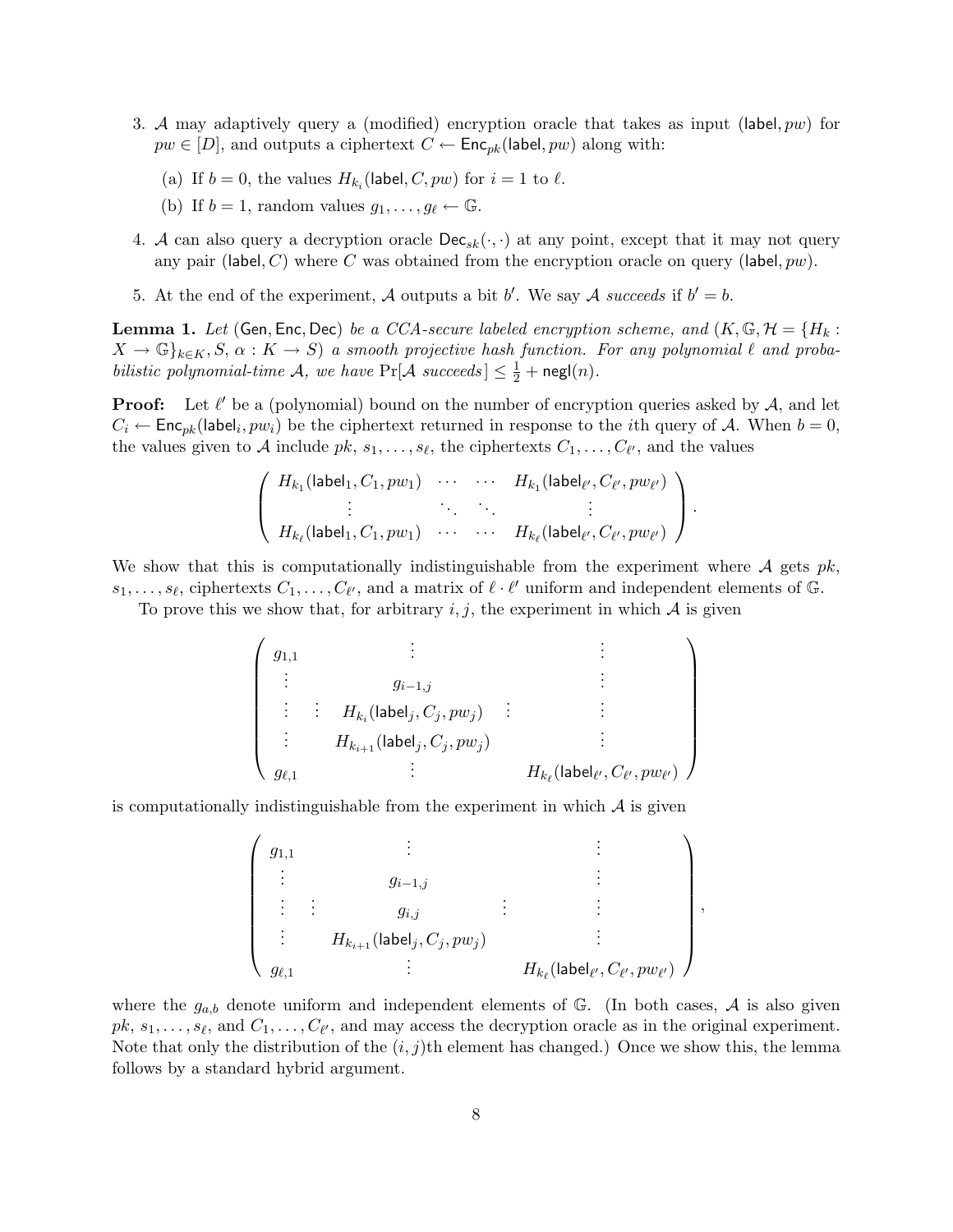We denote the first experiment, in which the  $(i, j)$ th entry of the matrix is computed as  $H_{k_i}(\mathsf{label}_j, C_j, pw_j),$  by real $_{i,j}$ ; we denote the second experiment, in which the  $(i,j)$ th entry of the matrix is a random  $g_{i,j}$ , by rand<sub>i,j</sub>. To prove that these two experiments are indistinguishable, we introduce two additional experiments. Experiment  $\mathsf{real}'_{i,j}$  (resp.,  $\mathsf{rand}'_{i,j}$ ) is identical to  $\mathsf{real}_{i,j}$  (resp., rand<sub>i,j</sub>) except that now the j<sup>th</sup> ciphertext  $C_j$  returned by the encryption oracle is computed as an encryption of 0 (i.e.,  $C_j \leftarrow \mathsf{Enc}_{pk}(\mathsf{label}_j, 0)$ ). It follows from the CCA-security of the encryption scheme that real<sub>i,j</sub> and real<sub>i,j</sub> (resp., rand<sub>i,j</sub> and rand<sub>i,j</sub>) are computationally indistinguishable.

To complete the proof that real<sub>i,j</sub> and rand<sub>i,j</sub> are computationally indistinguishable, we show that real<sup>'</sup><sub>i,j</sub> and rand<sup>'</sup><sub>i,j</sub> are statistically close. To see this, consider the following experiment involving an algorithm B who is given  $s_i = \alpha(k_i)$  for unknown (random)  $k_i$ , outputs (label,  $C, pw$ )  $\in X \setminus L$ , and is given in response an element  $h_{i,j} \in \mathbb{G}$ :

- 1. Choose random  $k_i \leftarrow K$  and give  $s_i = \alpha(k_i)$  to B.
- 2. B computes  $(pk, sk) \leftarrow Gen(1^n)$  and internally runs A on initial input pk. Then B samples  $k_1, \ldots, k_{i-1}, k_{i+1}, \ldots, k_\ell \leftarrow K$ , sets  $s_m = \alpha(k_m)$  for all  $m \neq i$ , and gives  $s_1, \ldots, s_\ell$  to A.
- 3. When  $A$  queries its encryption oracle with (label,  $pw$ ), then  $B$  does:
	- (a) For the kth such query where  $k < j$ , we have B compute  $C_k \leftarrow \text{Enc}_{pk}(\text{label}, pw)$  and give to A the ciphertext  $C_k$  along with random  $g_{1,k}, \ldots, g_{\ell,k} \leftarrow \mathbb{G}$ .
	- (b) For the jth such query (so (label<sub>j</sub>,  $pw_j$ ) = (label,  $pw$ )), B computes  $C_j \leftarrow \mathsf{Enc}_{pk}(\mathsf{label}_j, 0)$ , outputs (label<sub>j</sub>,  $C_j$ ,  $pw_j$ ), and receives  $h_{i,j}$ . It then chooses  $g_{1,j}, \ldots, g_{i-1,j} \leftarrow \mathbb{G}$ , and gives to  $\mathcal A$  the values  $g_{1,j},\ldots,g_{i-1,j},h_{i,j},H_{k_{i+1}}(\textsf{label}_j, C_j, pw_j),\ldots,H_{k_\ell}(\textsf{label}_j, C_j, pw_j).$  Note that B can compute these latter values since it knows  $k_{i+1}, \ldots, k_{\ell}$ .
	- (c) For the kth such query where  $k > j$ , we have B compute  $C_k \leftarrow \text{Enc}_{pk}(\text{label}, pw)$  and give to A the ciphertext  $C_k$  along with  $H_{k_1}(\textsf{label}, C_k, pw), \ldots, H_{k_\ell}(\textsf{label}, C_k, pw)$ . Note that B can compute  $H_{k_i}$  (label,  $C_k, pw$ ), even though it does not know  $k_i$ , because of the fact that (label,  $C_k, pw \in L_{pw}$  and B knows the randomness used to compute  $C_k$ .

B answers any decryption queries of  $A$  using sk.

Note that  $pw_j \neq 0$  (since  $0 \notin [D]$ ), and so (label<sub>j</sub>,  $C_j, pw_j \in X \setminus L$ . The view of A is distributed according to real'<sub>i,j</sub> if  $h_{i,j} = H_{k_i}(\textsf{label}_j, C_j, pw_j),$  and according to rand'<sub>i,j</sub> if  $h_{i,j}$  is chosen uniformly from G. It follows from Equation (1) that real<sup>'</sup><sub>i,j</sub> and rand<sup>'</sup><sub>i,j</sub> are statistically close.

# 3 A Framework for One-Round PAKE Protocols

Our protocol uses a CCA-secure labeled public-key encryption scheme (Gen, Enc, Dec), and a smooth projective hash function as described in Section 2.2.

**Public parameters.** The public parameters consist of a public key  $pk$  generated by  $Gen(1^n)$ . No one need know or store the associated secret key. (For the specific instantiations given in Section 4, a public key can be derived from a common random string.) Let  $(K, \mathbb{G}, \mathcal{H} = \{H_k : X \to$  $\mathbb{G}\}_{k\in K}, S, \alpha: K \to S$  be a smooth projective hash function for pk.

**Protocol execution.** Consider an execution of the protocol between users U and  $U' \neq U$  holding a shared password  $pw$ . Our protocol is symmetric, and so we describe the execution from the point of view of  $U$ ; see also Figure 1.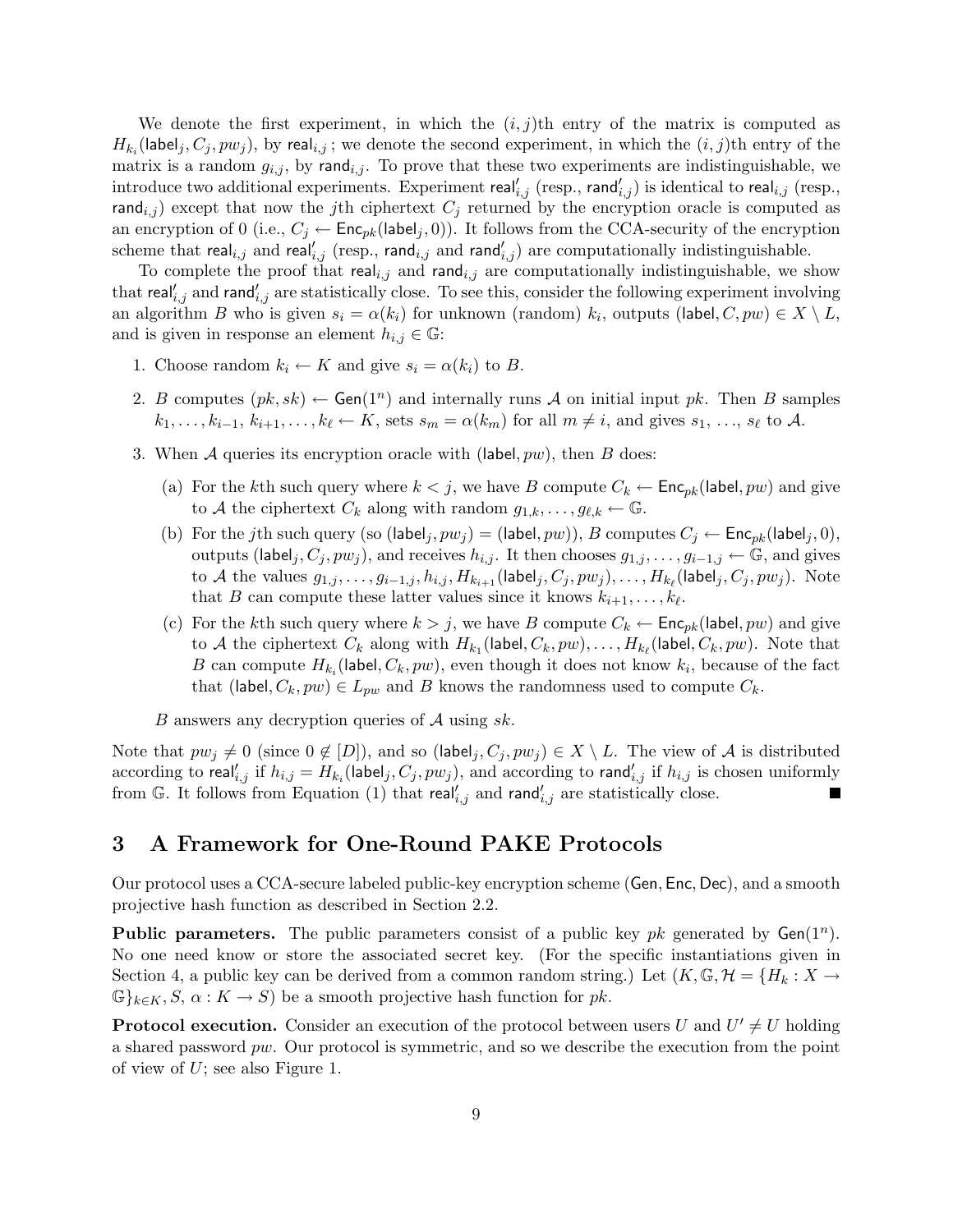|                                                       | Public parameters: $pk$ |                                                        |
|-------------------------------------------------------|-------------------------|--------------------------------------------------------|
| User $U$                                              |                         | User $U'$                                              |
| $k \leftarrow K$ ; $s := \alpha(k)$                   |                         | $k' \leftarrow K$ ; $s' := \alpha(k')$                 |
| $label := (U, U', s)$                                 |                         | $\mathsf{label}' := (U', U, s')$                       |
| $C \leftarrow \mathsf{Enc}_{pk}(\mathsf{label}, pw)$  | s, C                    | $C' \leftarrow \mathsf{Enc}_{pk}(\mathsf{label}', pw)$ |
|                                                       | s', C'                  |                                                        |
| $\mathsf{label}' := (U', U, s')$                      |                         | label := $(U, U', s)$                                  |
| $\operatorname{SK}_U := H_k(\textsf{label}', C', pw)$ |                         | $\text{SK}_{U'} := H_k(\text{label}', C', pw)$         |
| $\cdot$ $H_{k'}$ (label, $C, pw$ )                    |                         | $\cdot$ $H_{k'}$ (label, $C, pw$ )                     |

Figure 1: A one-round protocol for password-based authenticated key exchange.

First, U chooses random hash key  $k \leftarrow K$  and computes  $s := \alpha(k)$ . It then sets label  $:= (U, U', s)$ and computes the ciphertext  $C \leftarrow \mathsf{Enc}_{pk}(\textsf{label}, pw)$ . It sends the message  $(s, C)$ .

Upon receiving the message  $(s', C')$ , user U does the following. If C' is not a valid ciphertext or  $s' \notin S$ , then U simply rejects. Otherwise, U sets label' :=  $(U', U, s')$  and computes

$$
\mathsf{sk}_U := H_k(\mathsf{label}', C', pw) \cdot H_{k'}(\mathsf{label}, C, pw).
$$

U computes  $H_k$ (label', C', pw) using k, and can compute  $H_{k'}$ (label, C, pw) using  $s' = \alpha(k')$  and the randomness it used to generate C. Correctness follows immediately from the definition of smooth projective hashing.

**Theorem 1.** If (Gen, Enc, Dec) is a CCA-secure labeled encryption scheme and  $(K, \mathbb{G}, \mathcal{H}) = \{H_k :$  $X \to \mathbb{G}_{k \in K}$ ,  $S, \alpha : K \to S$  is a smooth projective hash function, then the protocol in Figure 1 is a secure protocol for password-based authenticated key exchange.

Proof: Let Π denote the protocol in Figure 1, and fix a polynomial-time adversary A attacking Π. We construct a sequence of experiments  $\textsf{Expt}_0, \ldots, \textsf{Expt}_5$ , with the original experiment corresponding to  $\textsf{Expt}_0$ . Let  $\textsf{Adv}_{\mathcal{A},i}(n)$  denote the advantage of  $\mathcal A$  in experiment  $\textsf{Expt}_i$ . To prove the desired bound on  $\text{Adv}_{A,\Pi}(n) = \text{Adv}_{A,0}(n)$ , we bound the effect of each change in the experiment on the advantage of A, and then show that  $\mathsf{Adv}_{\mathcal{A},5}(n) \leq Q(n)/D$  (where, recall,  $Q(n)$  denotes the number of on-line attacks made by  $A$ , and  $D$  denotes the dictionary size).

Experiment Expt<sub>1</sub>: Here we change the way Execute queries are answered. Specifically, the ciphertexts  $C, C'$  sent by the two parties  $U, U'$  are computed as encryptions of 0 instead of being computed as encryptions of the correct password  $pw_{UU'}$ . (Recall that the space of legal passwords is  $\{1, \ldots, D\}$ , and so 0 is never a valid password.) The (common) session key is computed as

$$
\mathsf{sk}_U := \mathsf{sk}_{U'} := H_k(\mathsf{label}', C', pw) \cdot H_{k'}(\mathsf{label}, C, pw),
$$

where both values are computed using the (known) keys  $k, k'$ . A proof of the following is immediate from semantic security of (Gen, Enc, Dec):

Claim 1.  $|$ Adv<sub>A,0</sub>(n) – Adv<sub>A,1</sub>(n)| is negligible.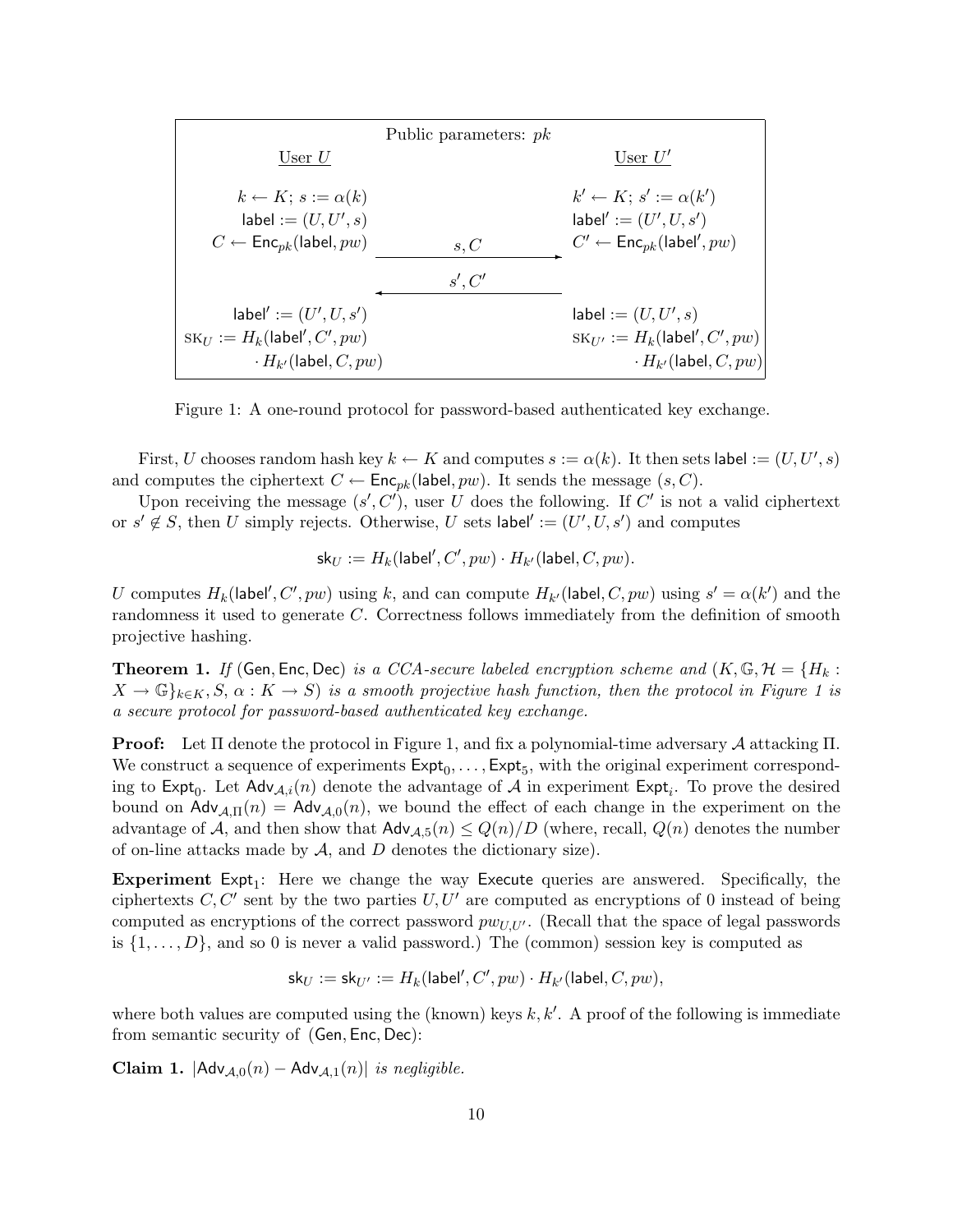Experiment  $Expt_2$ : Here, we again change the way Execute queries are answered. Now, the (common) session key  $sk_U = sk_{U'}$  is chosen uniformly from G.

Claim 2.  $|$ Adv<sub>A,1</sub> $(n)$  − Adv<sub>A,2</sub> $(n)|$  is negligible.

**Proof:** The claim follows from the properties of the smooth projective hash function. Consider a single call to the Execute oracle (in either  $Expt_1$  or  $Expt_2$ ), where the transcript given to the adversary is  $(s, C, s', C')$  with  $C \leftarrow \mathsf{Enc}_{pk}(\mathsf{label}, 0)$  and  $C' \leftarrow \mathsf{Enc}_{pk}(\mathsf{label}', 0)$ . In Expt<sub>1</sub> the session keys are computed as

$$
\mathsf{sk}_U := \mathsf{sk}_{U'} := H_k(\mathsf{label}', C', pw) \cdot H_{k'}(\mathsf{label}, C, pw),
$$

where  $pw = pw_{U,U'}$  is the password shared by U and U'. Since (label',  $C', pw$ ) is not in L, it follows (cf. Equation (1)) that  $(s, H_k(\text{label}', C', pw) )$  is statistically close to  $(s, g)$ , where g is uniform in G. This means that, in  $Expt_1$ ,  $sk_U = sk_{U'}$  is statistically close to uniform in  $\mathbb{G}$ , even conditioned on the given transcript. Since this is how  $sk_U, sk_{U'}$  are chosen in  $Expt_2$ , the claim follows.

Before continuing, we distinguish between two possible types of Send oracle queries. We let  $\mathsf{Send}_0(U, i, U')$  denote a "prompt" query that causes instance  $\Pi^i_U$  of user U to initiate the protocol with user U'. In response to a Send<sub>0</sub> query, the adversary is given the message sent by U to U'. This query also has the effect of setting  $\text{pid}_{U}^i = U'.$ 

The second type of Send query, Send<sub>1</sub> $(U, i, \text{msg})$ , represents A sending the message msg to instance  $\Pi_U^i$ . In response, a session key  $\mathsf{sk}_U^i$  is computed. (Nothing is output in response to this query, but the value of the computed session key affects a subsequent Reveal or Test query for instance  $\Pi^i_U$ .) For a query  $\mathsf{Send}_1(U,i,\mathsf{msg})$  with  $\mathsf{pid}^i_U = U',$  we say a valid  $\mathsf{msg}$  is previously used if it was output by a previous oracle query  $\mathsf{Send}_0(U',\star,U)$ . In any other case, we say a valid msg is adversarially generated. (An invalid message is always ignored by the instance that receives it, and so we assume from now on that  $A$  does not send such messages.)

Experiment Expt<sub>3</sub>: We first modify the experiment so that when the public parameters  $pk$  are generated the simulator stores the associated secret key  $sk$ . (This is just a syntactic change.) We then modify the way queries to the  $\text{Send}_1$  oracle are handled. Specifically, in response to the query Send<sub>1</sub>(U, i, msg) where  $\text{msg} = (s', C')$ , we distinguish the following three cases (in all the following, let  $\mathsf{pid}_U^i = U'$ , let label' =  $(U', U, s')$ , and let  $pw = pw_{U, U'}$ ):

- 1. If msg is adversarially generated, then compute  $pw' := \mathsf{Dec}_{sk}(\mathsf{label}', C')$ . Then:
	- (a) If  $pw' = pw$ , the simulator declares that A succeeds and terminates the experiment.
	- (b) If  $pw' \neq pw$ , the simulator chooses  $\mathsf{sk}_U^i$  uniformly from  $\mathbb{G}$ .
- 2. If msg is previously used, then in particular the simulator knows a value  $k'$  such that  $s' = \alpha(k')$ . The simulator computes  $\mathsf{sk}_U^i := H_k(\mathsf{label}\langle C', pw \rangle \cdot H_{k'}(\mathsf{label}\langle C, pw \rangle, \mathsf{but} \mathsf{ using } k' \mathsf{ to} \mathsf{ compute }$  $H_{k'}$ (label,  $C, pw$ ) (rather than using the randomness used to generate  $C$ , as done in  $Expt_2$ ).

Invalid messages are treated as before, and no session key is computed.

Claim 3.  $Adv_{A,2}(n) \le Adv_{A,3}(n) + negl(n)$ .

**Proof:** Consider the three possible cases described above. The change in Case 1(a) can only increase the advantage of  $\mathcal A$ . The change in Case 1(b) introduces a negligible statistical difference; the analysis is as in Claim 2, except that we now specifically use the fact that Equation (1) holds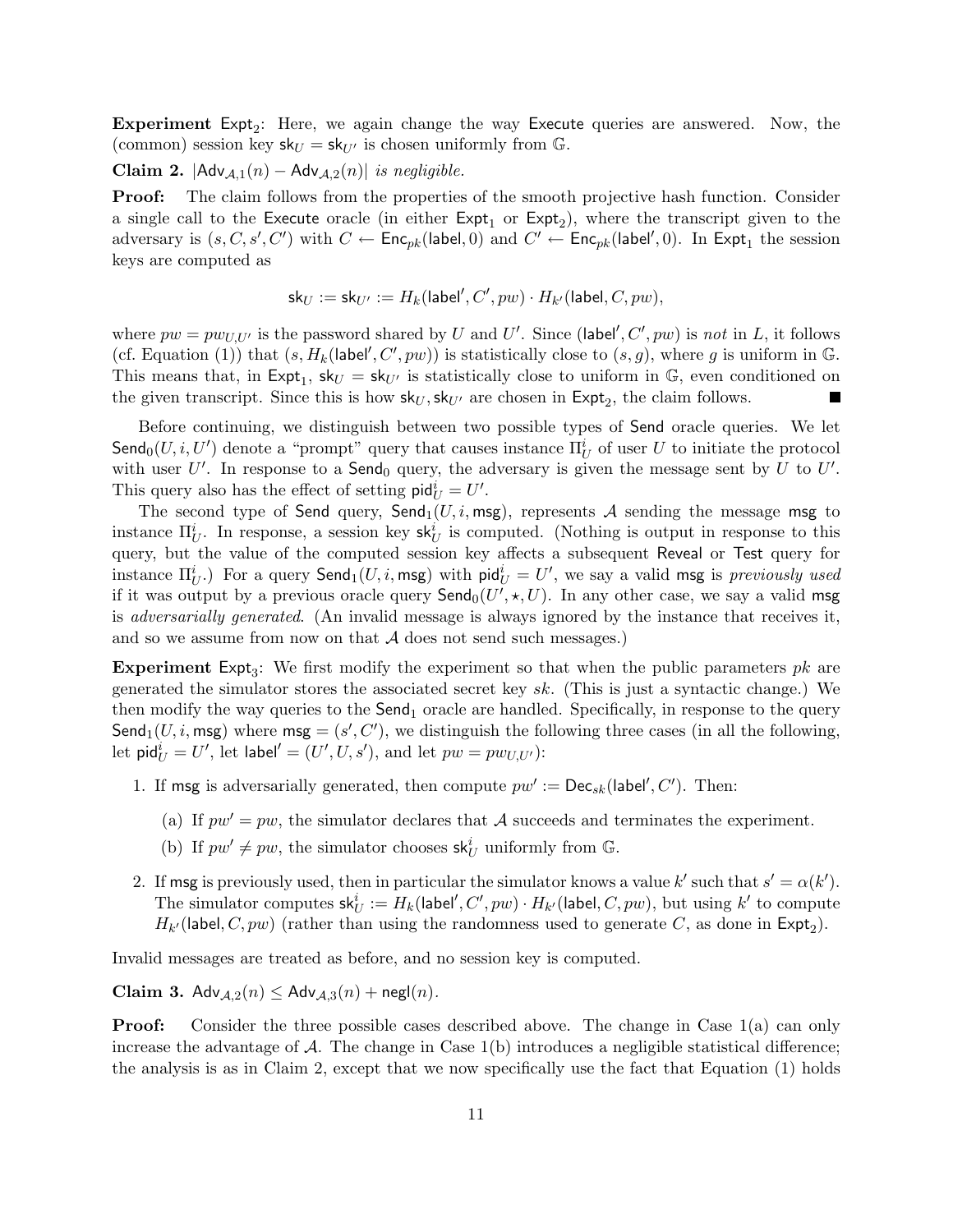even under adaptive choice of (label',  $C', pw$ )  $\notin L$ . The change in Case 2 does not affect the computed value  $\mathsf{sk}_U^i$  since (label,  $C, pw \in L$ .

Experiment  $Expt_4$ : Once again we change how  $Send_1$  queries are handled. In response to query Send $_1(U, i, \text{msg})$  where  $\text{msg} = (s', C')$  is previously used, let  $\text{pid}_U^i = U'$  and proceed as follows:

- If there exists an instance  $\Pi_{U'}^{j}$  partnered with  $\Pi_{U}^{i}$  (i.e., such that  $\mathsf{sid}_{U'}^{j}$ , the transcript of the protocol for instance  $\Pi_{U'}^j$ , is equal to  $\mathsf{sid}_U^i$ , then set  $\mathsf{sk}_U^i := \mathsf{sk}_{U'}^j$ .
- Otherwise, choose  $\mathsf{sk}_U^i$  uniformly from  $\mathbb{G}$ .

Claim 4.  $|Adv_{A,3}(n) - Adv_{A,4}(n)|$  is negligible.

**Proof:** The proof relies on Lemma 1 (cf. Section 2.2) and CCA-security of (Gen, Enc, Dec). Let  $\ell$ be a polynomial upper bound on the number of Send queries issued by  $A$ , and consider the following adversary  $S$  interacting in the experiment defined in Lemma 1:

- 1. S is given pk and  $s_1, \ldots, s_\ell$ .
- 2. S chooses random passwords  $pw_{U,U'}$  for all pairs of parties  $U, U'$ , and runs A on input pk.
- 3. S responds to Execute queries as in Expt<sub>2</sub> by generating a transcript where  $C, C'$  are encryptions of 0, and where the (matching) session keys are chosen uniformly at random.
- 4. S responds to the *i*th  $\mathsf{Send}_0$  query  $\mathsf{Send}_0(U,\star,U')$  as follows: Set label :=  $(U,U',s_i)$ . Submit (label,  $pw_{U,U'}$ ) to the encryption oracle, and receive in return a ciphertext  $C_i$  along with values  $h_{1,i},\ldots,h_{\ell,i}$ . Give to A the message  $(s_i, C_i)$ .
- 5. S responds to a query  $\mathsf{Send}_1(U, j, \mathsf{msg})$ , where  $\mathsf{msg} = (s', C')$ , as follows: If there exists an instance  $\Pi_{U'}^k$  partnered with  $\Pi_{U'}^j$ , then set  $sk_U^j := sk_{U'}^k$ . Otherwise, let pid $_U^j = U'$  and label' =  $(U',\tilde{U},s')$ , and say the query  $\mathsf{Send}_0(U,j,U')$  (i.e., the Send query that initiated instance  $\Pi_U^j$  was the *i*th Send<sub>0</sub> query made by A, and resulted in the response  $(s_i, C_i)$ . We now distinguish several cases based on  $\mathsf{msg} = (s', C')$ :
	- (a) If msg is previously used, then (by definition) it was output by some previous query Send<sub>0</sub>(U',  $\star$ , U). Say this was the rth Send<sub>0</sub> query made by A, and so msg =  $(s_r, C_r)$ . Then S computes  $\mathsf{sk}_U^j := h_{i,r} \cdot h_{r,i}.$
	- (b) If msg is adversarially generated, then S submits (label',  $C'$ ) to its decryption oracle and receives in return a value pw. If  $pw \neq pw_{U,U'}$  then  $\textsf{sk}_{U}^{j}$  is chosen uniformly from G. If  $pw = pw_{U,U'}$  then S declares that A succeeds and terminates the experiment.
- 6. At the end of the experiment, S outputs 1 if and only if A succeeds.

Let b be as in the experiment defined in Section 2.2. If  $b = 0$  then the view of A in the above execution with S is identical to the view of A in  $Expt_3$ . This is true since when  $b = 0$  it holds in step 5(b), above, that  $h_{i,r} = H_{k_i}(\text{label}, C_r, pw_{U,U'})$  and  $h_{r,i} = H_{k_r}(\text{label}, C_i, pw_{U,U'})$ , where  $s_i = \alpha(k_i)$ ,  $s_r = \alpha(k_r)$ , and  $C_i$ ,  $C_r$  are encryptions of  $pw_{U,U'}$ .

On the other hand, when  $b = 1$  the view of A in the above execution with S is identical to the view of A in Expt<sub>4</sub>. To see this, recall that when  $b = 1$  all the values  $\{h_{i,j}\}$  received by S are chosen uniformly and independently from G. We need to show that this yields a uniform and independent distribution on all the session keys computed in step 5(b). Consider a particular session key  $sk_U^j$ computed as in step 5(b). The only other time the value  $h_{i,r}$  could be used in the experiment is if A queries Send $_1(U',\star,(s_i,C_i))$  to the instance  $\Pi_{U'}^{\star}$  which sent  $(s_r,C_r)$ . But then  $\Pi_{U'}^{\star}$  and  $\Pi_{U}^{j}$  are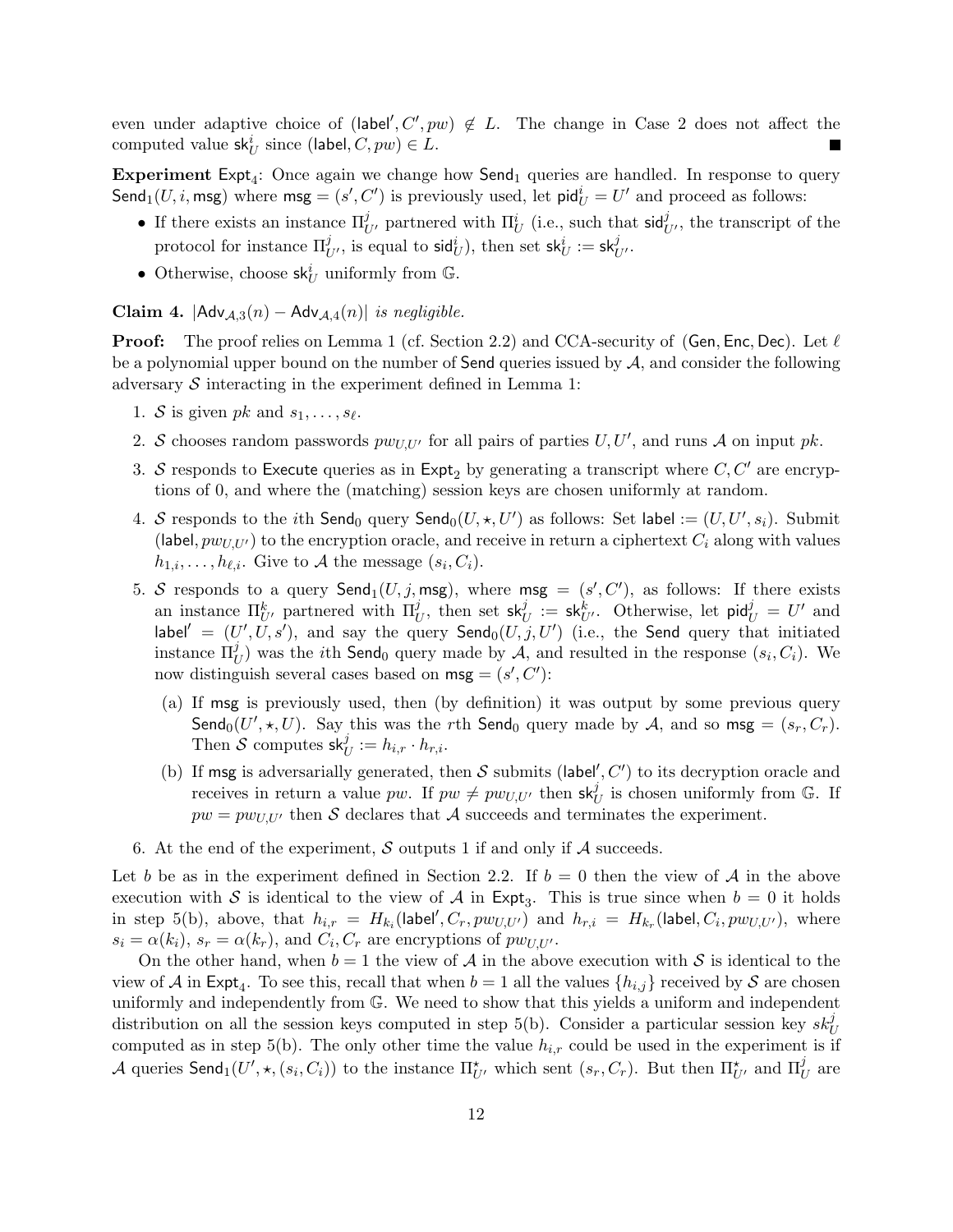partnered, and so the session key  $sk_{U'}^*$  will be set equal to  $sk_{U}^j$  (as in  $Expt_4$ ). Since  $h_{i,r}$  is random and used only once to compute a session key in step  $5(b)$ , we conclude that (when  $b = 1$ ) any session keys computed in that step are independently uniform in G.

The claim follows from Lemma 1.

Experiment  $Expt_5$ : Here, we change how  $Send_0$  queries are handled. Now, in response to a query Send<sub>0</sub> $(U, i, U')$ , we compute s as usual but let C be an encryption of 0. The following claim is immediate from CCA-security of (Gen, Enc, Dec).

Claim 5.  $|{\sf Adv}_{A,4}(n) - {\sf Adv}_{A,5}(n)|$  is negligible.

In  $Expt_5$ , the view of A is independent of any of the user's passwords until it sends an adversarially generated message that corresponds to an encryption of the correct password (at which point A succeeds). It therefore holds that  $\mathsf{Adv}_{A.5}(n) \leq Q(n)/D$ . Claims 1–5 thus imply that  $\mathsf{Adv}_{\mathcal{A},0}(n) \leq Q(n)/D + \mathsf{negl}(n)$ , completing the proof of the theorem.

# 4 Instantiating the Building Blocks

We now discuss two possible instantiations of the building blocks required by the protocol of Section 3.

- Our first instantiation is based on the decisional Diffie-Hellman (DDH) assumption and (generic) simulation-sound NIZK proofs [40]; see Appendix A.2 for a definition. (This instantiation could also be based on the quadratic residuosity assumption or the Paillier assumption, as in [22]. We omit further details.)
- Our second, more efficient instantiation is based on the decisional linear assumption [10] in groups with a bilinear map, and a specific simulation-sound NIZK proof system.

### 4.1 A Construction Based on the DDH Assumption

We first describe an encryption scheme and then the associated smooth projective hash function.

A CCA-secure encryption scheme. We construct a CCA-secure encryption scheme by applying the Naor-Yung/Sahai paradigm [37, 40] to the El Gamal encryption scheme. Briefly, the public key defines a group G of prime order p along with generators  $g_1, h_1, g_2, h_2 \in \mathbb{G}$ . The public key also contains a common random string crs for a (one-time) simulation-sound NIZK proof system [40].

Fixing G, let  $\textsf{ElGamal}_{a,h}(m)$  denote an El Gamal encryption of  $m \in \mathbb{G}$  with respect to  $(g, h)$ ; namely, ElGamal<sub>g,h</sub>(m) outputs  $(g^r, h^r \cdot m)$ , where  $r \in \mathbb{Z}_p$  is chosen uniformly at random. (We assume passwords can be represented as elements of  $\mathbb{G}$ .) To encrypt a message  $m \in \mathbb{G}$  in our CCA-secure scheme, the sender outputs the ciphertext

$$
(\text{ElGamal}_{g_1,h_1}(m),\,\text{ElGamal}_{g_2,h_2}(m),\,\pi)\,,
$$

where  $\pi$  is a simulation-sound NIZK proof that the same  $m$  is encrypted in both cases. Labels can be incorporated by including the label in the proof  $\pi$ ; we omit the standard details.

Decryption of the ciphertext  $(c_1, d_1, c_2, d_2, \pi)$  rejects if  $c_1, d_1, c_2, d_2 \notin \mathbb{G}$  or if the proof  $\pi$  is invalid. (Note that the space of valid label/ciphertext pairs is efficiently recognizable without the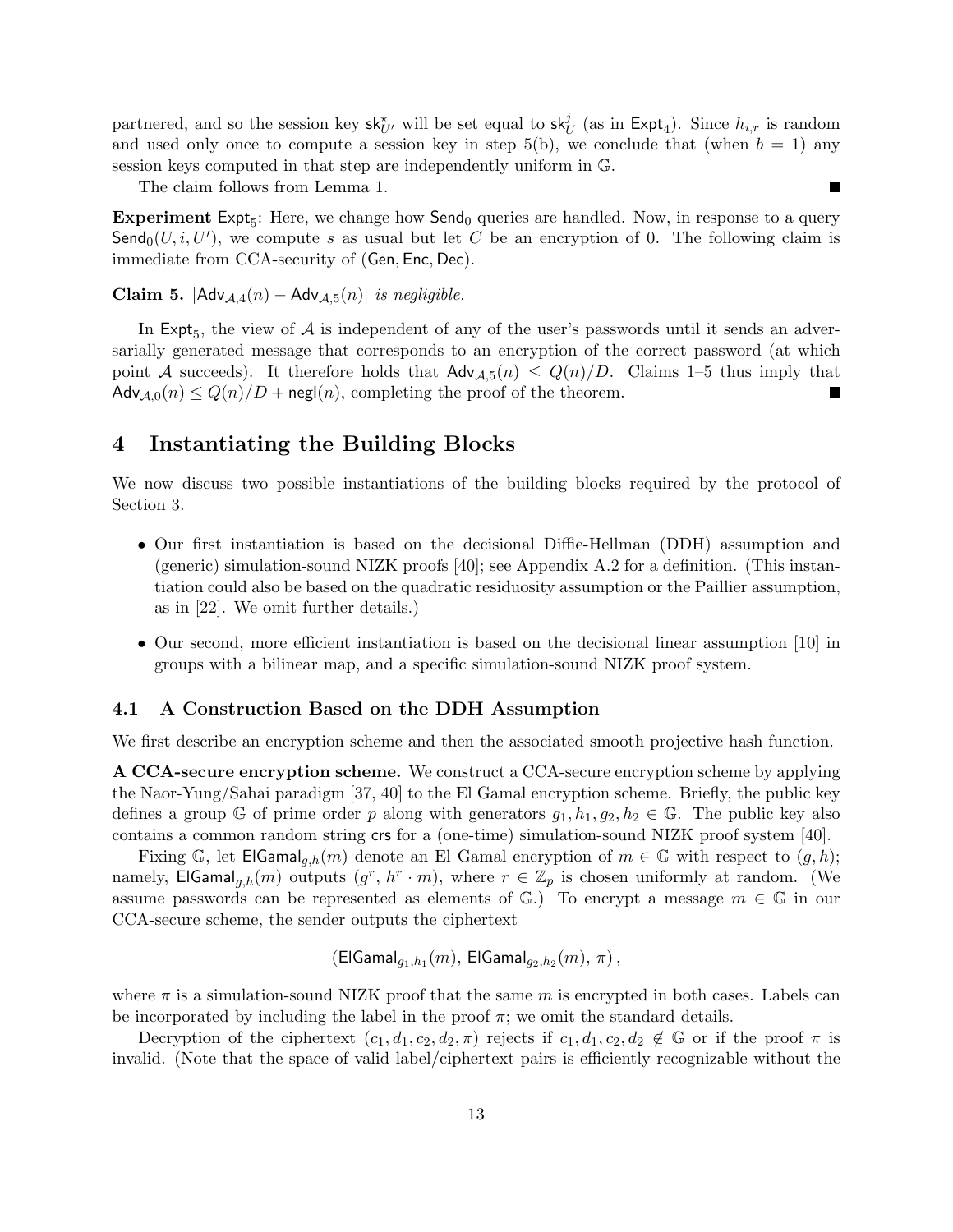secret key.) If the ciphertext is valid, then one of the two component ciphertexts is decrypted and the resulting message is output. The results of [40] show that this yields a CCA-secure (labeled) encryption scheme based on the DDH assumption and simulation-sound NIZK.

**A** smooth projective hash function. Fix a group G and a public key  $pk = (g_1, h_1, g_2, h_2, \text{crs})$  as above, and define sets X and  $\{L_{pw}\}\$ as in Section 2.2. Define a smooth projective hash function as follows. The set of keys K consists of all four-tuples of elements in  $\mathbb{Z}_p$ . Given a valid label/ciphertext pair (label,  $C = (c_1, d_1, c_2, d_2, \pi)$ ) and key  $k = (x_1, y_1, x_2, y_2)$ , the hash function is defined as:

$$
H_{(x_1,y_1,x_2,y_2)} (\textsf{label}, (c_1,d_1,c_2,d_2,\pi), pw) = c_1^{x_1} \cdot (d_1/pw)^{y_1} \cdot c_2^{x_2} \cdot (d_2/pw)^{y_2}.
$$

(Thus, the range of H is the group G.) The projection function  $\alpha$  is defined as:

$$
\alpha(x_1, y_1, x_2, y_2) = (g_1^{x_1} \cdot h_1^{y_1}, g_2^{x_2} \cdot h_2^{y_2}).
$$

**Lemma 2.**  $(K, \mathbb{G}, \mathcal{H}) = \{H_k\}_{k \in K}$ ,  $(S, \alpha)$  as defined above is a smooth projective hash function for the hard subset-membership problem  $(X, \{L_{nw}\})$ .

**Proof:** Sampling a uniform  $k \in K$ , computing  $H_k(x)$  given  $k \in K$  and  $x \in X$ , and computing  $\alpha(k)$  for  $k \in K$  are all easy.

We now show that if (label,  $C, pw \in L$ , then  $H_k$ (label,  $C, pw$ ) can be computed efficiently given  $\alpha(k)$  and the randomness used to generate C. Since (label,  $C, pw \in L$ , we have that

$$
C = (c_1, d_1, c_2, d_2, \pi) = (g_1^{r_1}, h_1^{r_1} \cdot pw, g_2^{r_2}, h_2^{r_2} \cdot pw, \pi)
$$

for some  $r_1, r_2 \in \mathbb{Z}_p$ . For  $k = (x_1, y_1, x_2, y_2)$  we have

$$
H_k(\text{label}, C, pw) = c_1^{x_1} \cdot (d_1/pw)^{y_1} \cdot c_2^{x_2} \cdot (d_2/pw)^{y_2}
$$
  
=  $g_1^{r_1x_1} \cdot (h_1)^{r_1y_1} \cdot g_2^{r_2x_2} \cdot (h_2)^{r_2y_2}$   
=  $(g_1^{x_1}h_1^{y_1})^{r_1} \cdot (g_2^{x_2}h_2^{y_2})^{r_2}$ .

This can be computed easily given  $r_1, r_2$  and  $\alpha(k) = (g_1^{x_1} h_1^{y_1}, g_2^{x_2} h_2^{y_2}).$ 

Next, we show that if  $(\textsf{label}, C, pw) \in X \setminus L$ , then the value of  $H_k(\textsf{label}, C, pw)$  is uniform conditioned on  $\alpha(k)$ . (This holds even if (label, C, pw) are chosen adaptively depending on  $\alpha(k)$ .) Fix any  $\alpha(k) = (s_1, s_2)$ . This constrains  $k = (x_1, y_1, x_2, y_2)$  to satisfy

$$
x_1 + (\log_{g_1} h_1) \cdot y_1 = \log_{g_1} s_1 \tag{2}
$$

$$
x_2 + (\log_{g_2} h_2) \cdot y_2 = \log_{g_2} s_2, \tag{3}
$$

where the above are modulo the group order p. For any (label,  $C, pw$ )  $\in X \setminus L$ , we can write  $C = (g_1^{r_1}, h_1^{r_1} \cdot pw', g_2^{r_2}, h_2^{r_2} \cdot pw', \pi)$  for some  $pw' \neq pw$ . (We assume for simplicity that the same pw' is encrypted twice; since  $\pi$  is valid, this is the case with all but negligible probability.) Then:

$$
H_k(\text{label}, C, pw) = g_1^{r_1 x_1} \cdot (h_1^{r_1} \cdot pw'/pw)^{y_1} \cdot g_2^{r_2 x_2} \cdot (h_2^{r_2} \cdot pw'/pw)^{y_2}
$$
  
=  $g_1^{r_1 x_1} \cdot h_1^{r'_1 y_1} \cdot g_2^{r_2 x_2} \cdot h_2^{r'_2 y_2},$ 

for some  $r'_1 \neq r_1$  and  $r'_2 \neq r_2$ . So, for any  $g \in \mathbb{G}$ , we have  $H_k(\text{label}, C, pw) = g$  iff

$$
r_1 \cdot x_1 + (r'_1 \cdot \log_{g_1} h_1) \cdot y_1 + (r_2 \cdot \log_{g_1} g_2) \cdot x_2 + (r'_2 \cdot \log_{g_1} h_2) \cdot y_2 = \log_{g_1} g.
$$

Since this equation in the unknowns  $x_1, y_1, x_2, y_2$  is linearly independent of Equations (2) and (3), we see that the probability that  $H_k(\text{label}, C, pw) = g$  is exactly  $1/|\mathbb{G}|$ , and so the distribution of  $H_k$ (label,  $C, pw$ ) is uniform in G. ш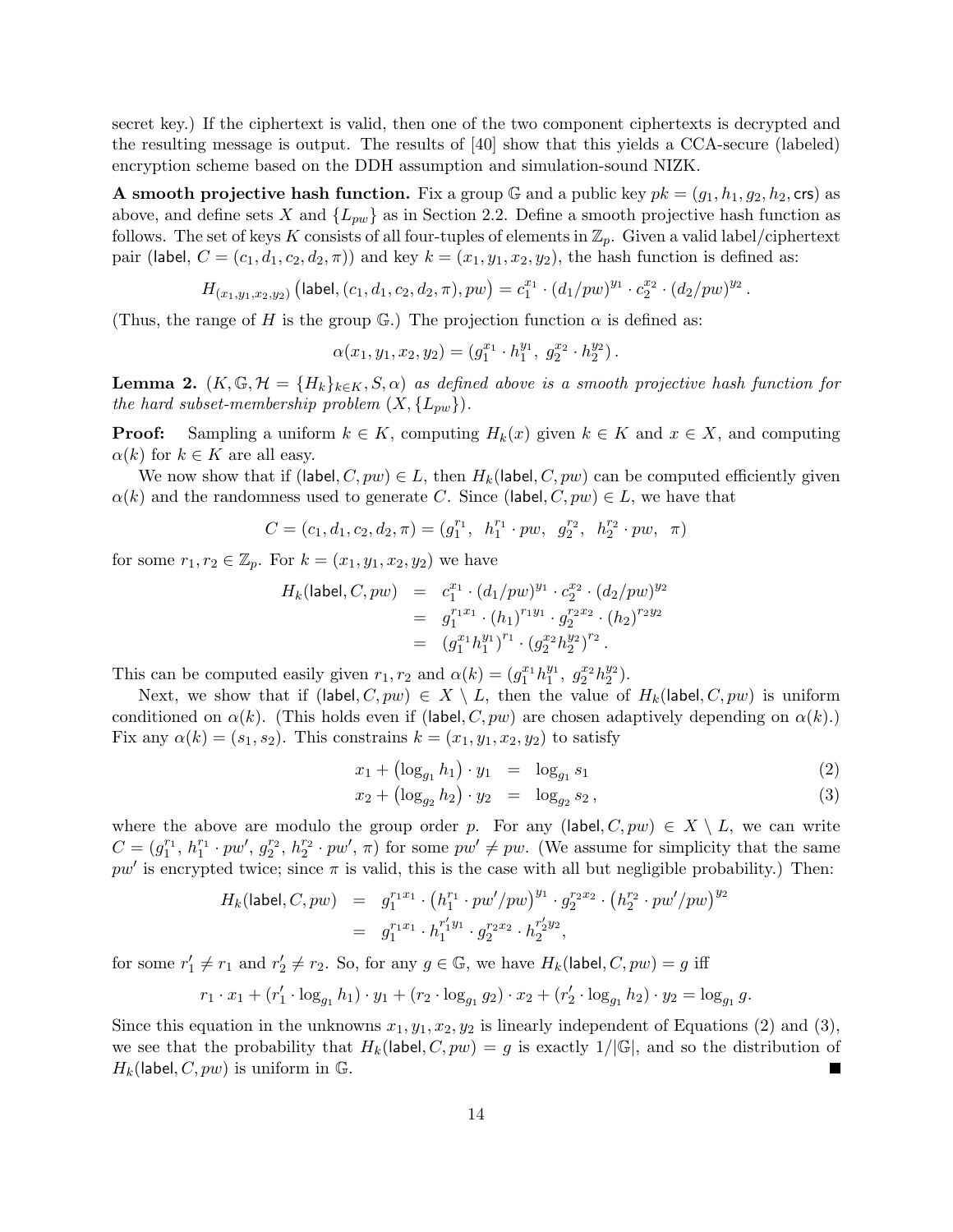### 4.2 A Construction Based on the Decisional Linear Assumption

We now present a more efficient construction based on bilinear maps. The efficiency advantage is obtained by using a specific simulation-sound NIZK proof system, constructed using techniques adapted from [28, 13]. Our construction here relies on the decisional linear assumption as introduced by Boneh et al. [10]; we refer the reader there for a precise statement of the assumption.

A CPA-secure encryption scheme. We start by describing a semantically secure encryption scheme, due to Boneh et al. [10], based on the decisional linear assumption; we then convert this into a CCA-secure encryption scheme via the same paradigm as above, but using an efficient simulation-sound NIZK proof system. The bilinear map is used only in the construction of the simulation-sound NIZK.

Fix groups  $\mathbb{G}, \mathbb{G}_T$  of prime order p, and a bilinear map  $e : \mathbb{G} \times \mathbb{G} \to \mathbb{G}_T$ . The public key is  $pk = (f, g, h) \in \mathbb{G}^3$ , and the secret key is  $(\alpha, \beta)$  such that  $f = h^{1/\alpha}$  and  $g = h^{1/\beta}$ . A message  $m \in \mathbb{G}$ is encrypted by choosing random  $r, s \in \mathbb{Z}_p$  and computing the ciphertext  $(f^r, g^s, h^{r+s} \cdot m)$ . Given a ciphertext  $(c_1, c_2, c_3)$ , we can recover m as  $c_3/c_1^{\alpha}c_2^{\beta}$  $\frac{\rho}{2}$ .

A simulation-sound NIZK proof of plaintext equality. We can construct a (one-time) simulation-sound NIZK proof of plaintext equality for the encryption scheme described above using the techniques of [28, 13]. Details of the construction (which, while not entirely straightforward, are not the focus of this work) are given in Appendix B.

A CCA-secure encryption scheme. We obtain a CCA-secure encryption scheme by using the Naor-Yung/Sahai paradigm, as described previously. (The following discussion relies on the results of Appendix B.) The public key consists of group elements  $(f_1, g_1, f_2, g_2, h)$  used for encryption, in addition to any group elements needed for the CRS of the simulation-sound NIZK proof. Encryption of m, as described in Appendix B, is done by choosing  $r_1, s_1, r_2, s_2 \in \mathbb{Z}_p$  and computing the ciphertext

$$
(f_1^{r_1},\ g_1^{s_1},\ h^{r_1+s_1}\cdot m,\ f_2^{r_2},\ g_2^{s_2},\ h^{r_2+s_2}\cdot m,\ \pi),
$$

where  $\pi$  denotes a simulation-sound NIZK proof that the same m was encrypted both times. (Once again, the space of valid label/ciphertext pairs is efficiently recognizable without the secret key.) It follows from [37, 40] that this yields a CCA-secure scheme under the decisional linear assumption. Ciphertexts consist of 66 group elements altogether (see Appendix B).

A smooth projective hash function. (Similar constructions were given in [41, 30].) Fix  $\mathbb{G}, \mathbb{G}_T$ , and a public-key  $pk = (f_1, g_1, f_2, g_2, h)$  as above, and define sets X and  $\{L_{pw}\}\$ as in Section 2.2. We define a smooth projective hash function as follows. The set of keys  $K$  is the set of six-tuples of elements in  $\mathbb{Z}_p$ . Given a valid label/ciphertext pair (label,  $C = (c_1, d_1, e_1, c_2, d_2, e_2, \pi)$ ) and a key  $k = (x_1, y_1, z_1, x_2, y_2, z_2) \in \mathbb{Z}_p^6$ , the hash function is defined as

$$
H_{(x_1,y_1,z_1,x_2,y_2,z_2)}(\text{label},C,pw)=c_1^{x_1}\cdot d_1^{y_1}\cdot (e_1/pw)^{z_1}\cdot c_2^{x_2}\cdot d_2^{y_2}\cdot (e_2/pw)^{z_2}\,.
$$

(The range of H is G itself.) The projection function  $\alpha: K \to \mathbb{G}^4$  is defined as:

$$
\alpha(x_1,y_1,z_1,x_2,y_2,z_2)=(f_1^{x_1}h^{z_1},\;g_1^{y_1}h^{z_1},\;f_2^{x_2}h^{z_2},\;g_2^{y_2}h^{z_2})\,.
$$

**Lemma 3.**  $(K, \mathbb{G}, \mathcal{H}) = \{H_k\}_{k \in K}$ ,  $(S, \alpha)$  as defined above is a smooth projective hash function for the hard subset-membership problem  $(X, \{L_{pw}\})$ .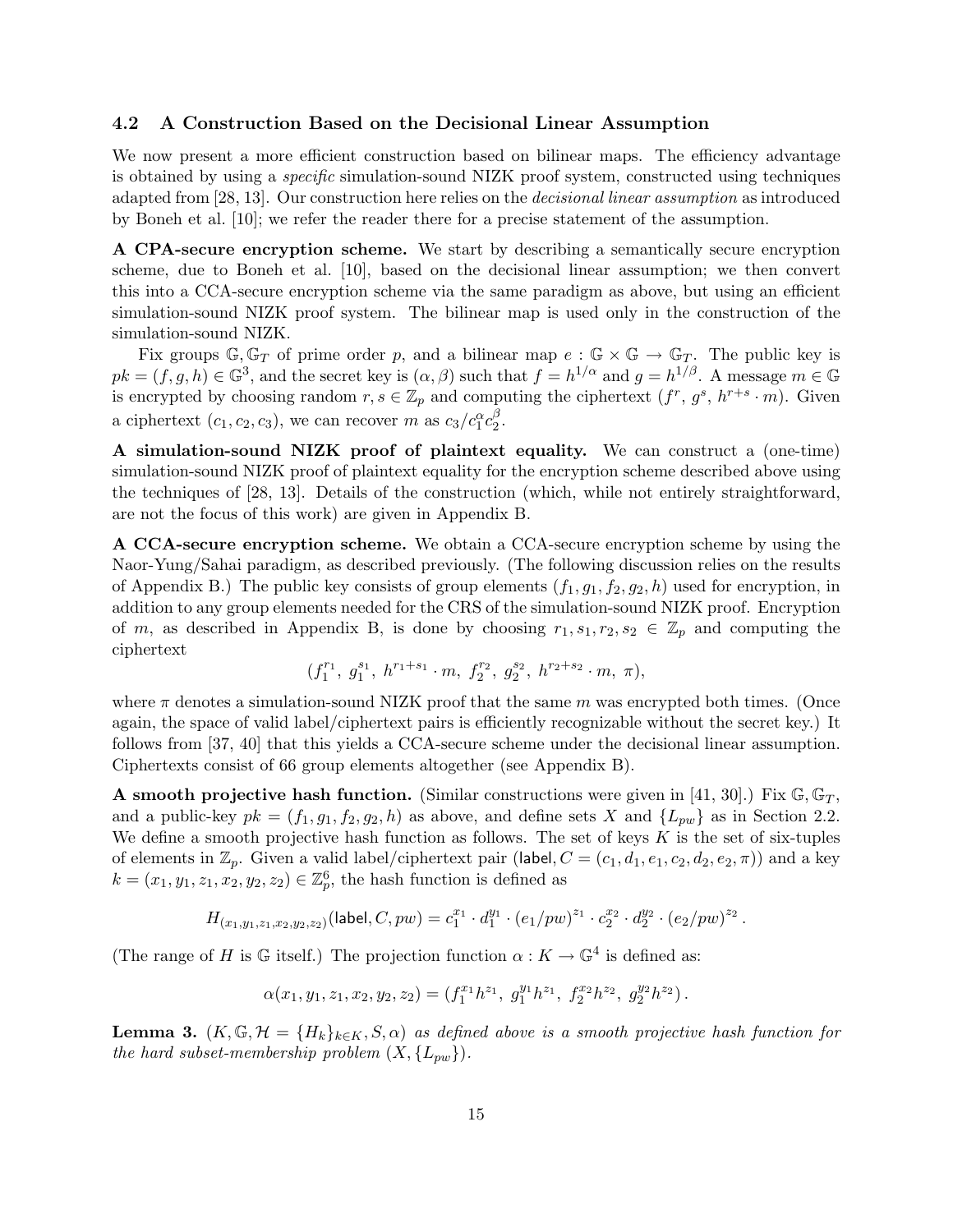**Proof:** Sampling a uniform  $k \in K$ , computing  $H_k(x)$  given  $k \in K$  and  $x \in X$ , and computing  $\alpha(k)$  for  $k \in K$  are all easy.

We show that if (label,  $C, pw$ )  $\in L$ , then  $H_k$ (label,  $C, pw$ ) can be computed efficiently given  $\alpha(k)$ and the randomness used to generate C. Since (label,  $C, pw \in L$ , we have

$$
C = (c_1, d_1, e_1, c_2, d_2, e_2, \pi) = (f_1^{r_1}, g_1^{s_1}, h^{r_1+s_1} \cdot pw, f_2^{r_2}, g_2^{s_2}, h^{r_2+s_2} \cdot pw, \pi)
$$

for some  $r_1, s_1, r_2, s_2 \in \mathbb{Z}_p$ . For a hash key  $k = (x_1, y_1, z_1, x_2, y_2, z_2)$  we have

$$
H_k(\text{label}, C, pw) = c_1^{x_1} d_1^{y_1} \cdot (e_1/pw)^{z_1} \cdot c_2^{x_2} \cdot d_2^{y_2} \cdot (e_2/pw)^{z_2}
$$
  
= 
$$
(f_1^{x_1}h^{z_1})^{r_1} \cdot (g_1^{y_1}h^{z_1})^{s_1} \cdot (f_2^{x_2}h^{z_2})^{r_2} \cdot (g_2^{y_2}h^{z_2})^{s_2}.
$$

This can be computed easily given  $r_1, s_1, r_2, s_2$  and  $\alpha(k) = (f_1^{x_1}h^{z_1}, g_1^{y_1}h^{z_1}, f_2^{x_2}h^{z_2}, g_2^{y_2}h^{z_2}).$ 

Next, we show that if (label,  $C, pw$ )  $\in X \setminus L$ , then the value of  $H_k$ (label,  $C, pw$ ) is uniform conditioned on  $\alpha(k)$ . (This holds even if (label, C, pw) are chosen adaptively depending on  $\alpha(k)$ .) Fix any  $\alpha(k) = (S_1, S_2, S_3, S_4)$ . Letting  $\alpha_i = \log_h f_i$  and  $\beta_i = \log_h g_i$ , this value of  $\alpha(k)$  constrains  $k = (x_1, y_1, z_1, x_2, y_2, z_2)$  to satisfy

$$
\begin{pmatrix}\n\alpha_1 & 0 & 1 & 0 & 0 & 0 \\
0 & \beta_1 & 1 & 0 & 0 & 0 \\
0 & 0 & 0 & \alpha_2 & 0 & 1 \\
0 & 0 & 0 & 0 & \beta_2 & 1\n\end{pmatrix}\n\begin{pmatrix}\nx_1 \\
y_1 \\
z_1 \\
x_2 \\
y_2 \\
z_2\n\end{pmatrix} = \begin{pmatrix}\n\gamma_1 \\
\gamma_2 \\
\gamma_3 \\
\gamma_4\n\end{pmatrix},
$$
\n(4)

where  $\gamma_i = \log_h S_i$ . For any  $(\textsf{label}, C, pw) \in X \setminus L$ , we can write

$$
C=(f_1^{r_1},\,g_1^{s_1},\,h^{r_1+s_1}\cdot pw',\,f_2^{r_2},\,g_2^{s_2},\,h^{r_2+s_2}\cdot pw',\,\pi)
$$

for some  $pw' \neq pw$ . (We assume for simplicity that the same  $pw'$  is encrypted twice; since  $\pi$  is valid, this is the case with all but negligible probability. The proof holds even when this is not the case.) We then have

$$
H_k(\text{label}, C, pw) = f_1^{r_1 x_1} \cdot g_1^{s_1 y_1} \cdot h^{(r_1 + s_1) z_1} \cdot (pw'/pw)^{z_1} \cdot f_2^{r_2 x_2} \cdot g_2^{s_2 y_2} \cdot h^{(r_2 + s_2) z_2} \cdot (pw'/pw)^{z_2}
$$
  
=  $S_1^{r_1} S_2^{s_1} S_3^{r_2} S_4^{s_2} \cdot (pw'/pw)^{z_1 + z_2}$ , (5)

where  $pw'/pw \neq 1$ . For any  $g \in \mathbb{G}$ , we have  $(pw'/pw)^{z_1+z_2} = g$  iff

$$
\log_h(pw'/pw) \cdot z_1 + \log_h(pw'/pw) \cdot z_2 = \log_h g. \tag{6}
$$

Since Equation (6) is linearly independent of the system of equations given by (4), the probability that  $(pw'/pw)^{z_1+z_2} = g$  is exactly  $1/|\mathbb{G}|$  even conditioned on the value  $\alpha(k)$ . Looking at Equation (5), and noting that  $S_1^{r_1} S_2^{s_1} S_3^{r_2} S_4^{s_2}$  is entirely determined by  $\alpha(k)$  and C, we conclude that the distribution of  $H_k$ (label,  $C, pw$ ) is uniform in G.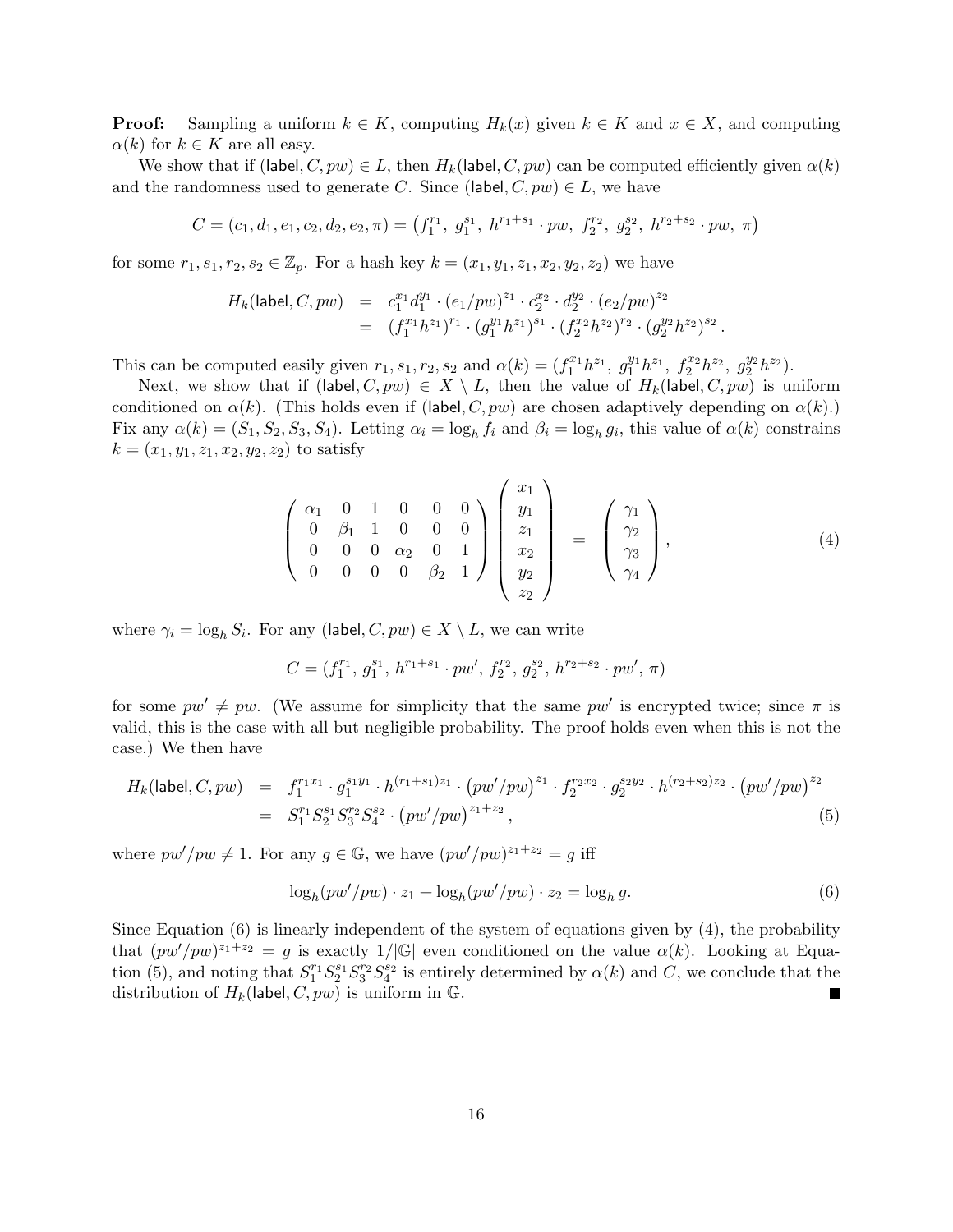# 5 A One-Round, Universally Composable PAKE Protocol

Canetti et al. [16] gave a definition of security for password-based authenticated key exchange in the universal composability (UC) framework [14]. Their definition guarantees a strong, simulationbased notion of security that, in particular, guarantees that security is maintained even when the protocol is run concurrently with arbitrary other protocols. For the specific case of password-based key exchange, the definition also has the advantage of *automatically* handling arbitrary (efficiently sampleable) distributions on passwords, and even correlations between passwords of different users. We refer to [16] for a more complete discussion.

A brief review of the UC framework and the password-based key-exchange functionality  $\mathcal{F}_{\text{pwKE}}$ are given in Appendix C. We let  $\hat{\mathcal{F}}_{\mathsf{pwKE}}$  denote the multi-session extension of  $\mathcal{F}_{\mathsf{pwKE}}$ .

### 5.1 Overview of the Construction

We do not know how to prove that the protocol from Section 3 is universally composable. The main difficulty is that the definition of PAKE in the UC framework requires simulation even if the adversary guesses the correct password. (In contrast, in the proof of security in Section 3 we simply "give up" in case this ever occurs.) To see the problem more clearly, consider what happens in the UC setting when the simulator sends the first message of the protocol to the adversary, before the simulator knows the correct password. The simulator must send *some* ciphertext  $C$  as part of the first message, and this commits the simulator to some password  $pw$ . When the adversary sends the reply, the simulator can extract the adversary's "password guess"  $pw'$  and submit this guess to the ideal functionality. If this turns out to be the correct password, however, the simulator is stuck: it needs to compute a session key that matches the session key the adversary would compute, but the simulator is (information-theoretically!) unable to do so because it sent an incorrect ciphertext in the first message.

In prior work [16], the issue above was resolved by having one party send a "pre-commitment" to the password, and then run a regular PAKE protocol and give a proof that the password being used in the protocol is the same as the password to which it "pre-committed". (The proof is set up in such a way that the simulator can equivocate this proof, but the adversary cannot.) This requires at least one additional round.

We take a different approach that does not affect the round complexity at all. Roughly, we modify the protocol from Figure 1 by having each party include as part of its message an encryption  $C_1$  of its hash key k, along with a proof that  $C_1$  encrypts a value k for which  $\alpha(k) = s$ . Now, even if the simulator is wrong in its guess of the password it will still be able to compute a session key by extracting this hash key from the adversary's message. A full description of the protocol is given in the following section.

While we do not describe in detail any instantiation of the components, we remark that it should be possible to use the same techniques as in Appendix B to construct (reasonably) efficient realizations of the necessary components using bilinear maps. We leave this for future work.

### 5.2 Description of the Protocol

In addition to the building blocks used in Section 3, here we also rely on an unbounded simulationsound [18] NIZK proof system (CRSGen,  $P, V$ ) for a language  $L^*$  defined below; refer to Appendix A.2 for definitions.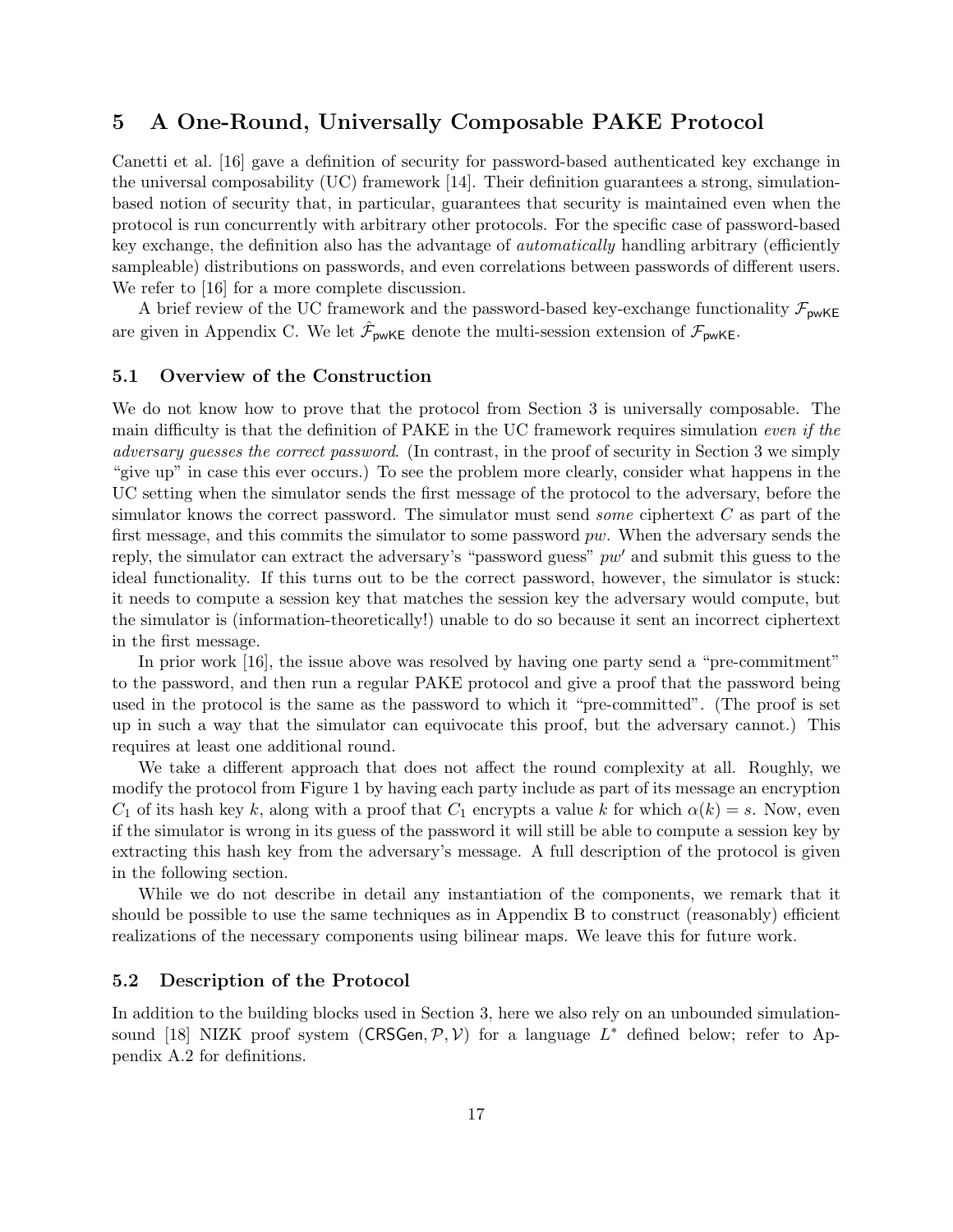| Public Parameters: $(pk_1, pk_2, \text{crs})$                                                                                                                                                                                                                |                        |                                                                                                                                                                                                                                                                           |  |
|--------------------------------------------------------------------------------------------------------------------------------------------------------------------------------------------------------------------------------------------------------------|------------------------|---------------------------------------------------------------------------------------------------------------------------------------------------------------------------------------------------------------------------------------------------------------------------|--|
| User $U$                                                                                                                                                                                                                                                     |                        | User $U'$                                                                                                                                                                                                                                                                 |  |
| $k \leftarrow K$ ; $s := \alpha(k)$<br>$C_1 \leftarrow \mathsf{Enc}_{pk_1}(k)$<br>$\pi := \mathcal{P}_{\text{crs}}((s, C_1) \in L^*)$<br>label := (sid, $U, U', s, C_1, \pi$ )<br>$C_2 \leftarrow \mathsf{Enc}_{\mathit{pk}_2}(\mathsf{label}, \mathit{pw})$ | $s, C_1, \pi, C_2$     | $k' \leftarrow K$ ; $s' := \alpha(k')$<br>$C'_1 \leftarrow \mathsf{Enc}_{pk_1}(k')$<br>$\pi' := \mathcal{P}_{\text{crs}}((s', C'_1) \in L^*)$<br>$\mathsf{label}' := (\mathsf{sid}, U', U, s', C'_1, \pi')$<br>$C'_2 \leftarrow \mathsf{Enc}_{pk_2}(\mathsf{label}', pw)$ |  |
|                                                                                                                                                                                                                                                              | $s', C'_1, \pi', C'_2$ |                                                                                                                                                                                                                                                                           |  |
| $\mathsf{label}' := (\mathsf{sid}, U', U, s', C'_1, \pi')$<br>$\mathsf{sk}_U := H_k(\mathsf{label}', C'_2, pw)$<br>$\cdot H_{k'}$ (label, $C_2, pw$ )                                                                                                        |                        | label := $(\text{sid}, U, U', s, C_1, \pi)$<br>$\mathsf{sk}_{U'} := H_k(\mathsf{label}', C'_2, pw)$<br>$\cdot H_{k'}$ (label, $C_2, pw$ )                                                                                                                                 |  |

Figure 2: A universally composable protocol for password-based authenticated key exchange.

**Public parameters.** The public parameters consist of two public keys  $pk_1, pk_2$  generated by  $Gen(1^n)$ and a common random string crs for the simulation-sound NIZK proof system. Let  $(K, \mathbb{G}, \mathcal{H})$  ${H_k}_{k\in K}, S, \alpha: K \to S$  be a smooth projective hash function for  $pk_2$ .

**Protocol execution.** Consider an execution of the protocol between users U and  $U' \neq U$  holding a shared password pw and a common session identifier sid. (The sid is an artifact of the UC framework, and it is guaranteed that (1) parties communicating with each other begin holding matching sids, and (2) each sid is used only once. Existence of these sids is not essential to our proof of security, though it does make the proof somewhat simpler.) Our protocol is symmetric, and so we describe the execution from the point of view of  $U$ ; see Figure 2.

First, U chooses a random hash key  $k \leftarrow K$  and computes  $s := \alpha(k)$ . It then computes an encryption of k, namely  $C_1 \leftarrow \mathsf{Enc}_{pk_1}(k)$ . Define a language  $L^*$  as follows.

$$
L^* \stackrel{\text{def}}{=} \{ (s, C_1) : \exists k \in K \text{ and } \omega \text{ s.t } s = \alpha(k) \text{ and } C_1 = \mathsf{Enc}_{pk_1}(k; \omega) \}.
$$

U computes an NIZK proof  $\pi$  that  $(C_1, s) \in L^*$ , using crs. It then sets label := (sid,  $U, U', s, C_1, \pi$ ) and computes the ciphertext  $C_2 \leftarrow \mathsf{Enc}_{pk_2}(\textsf{label}, pw)$ . The message it sends is  $(s, C_1, \pi, C_2)$ .

Upon receiving the message  $(s', C_1', \pi', C_2')$ , user U does the following. If the message is invalid (i.e., if verification of  $\pi'$  fails, or  $C'_2$  is not a valid ciphertext, or  $s' \notin S$ ), then U simply rejects. Otherwise,  $U$  sets label'  $:=$  (sid,  $U', U, s', C_1', \pi')$  and computes  $\mathsf{sk}_U := H_k(\mathsf{label}', C_2', pw) \cdot H_{k'}(\mathsf{label}, C_2, pw).$ Note U can compute  $H_k$ (label',  $C_2', pw$ ) since it knows k, and can compute  $H_{k'}$ (label,  $C_2, pw$ ) using  $s' = \alpha(k')$  and the randomness used to generate  $C_2$ . Correctness follows from the definition of smooth projective hashing.

**Theorem 2.** If (Gen, Enc, Dec) is CCA-secure, (CRSGen,  $P, V$ ) is an unbounded simulation-sound NIZK proof system, and  $(K, \mathbb{G}, \mathcal{H} = \{H_k\}_{k\in K}, S, \alpha)$  is a smooth projective hash function, then the protocol in Figure 2 securely realizes  $\hat{\mathcal{F}}_{\text{pwKE}}$  under static corruptions in the  $\mathcal{F}_{\text{crs}}$ -hybrid model.

**Proof:** Let A be an adversary that interacts with the parties running the protocol. We construct an ideal-world adversary (i.e., simulator) S interacting with the ideal functionality  $\hat{\mathcal{F}}_{\sf pwKE}$ , such that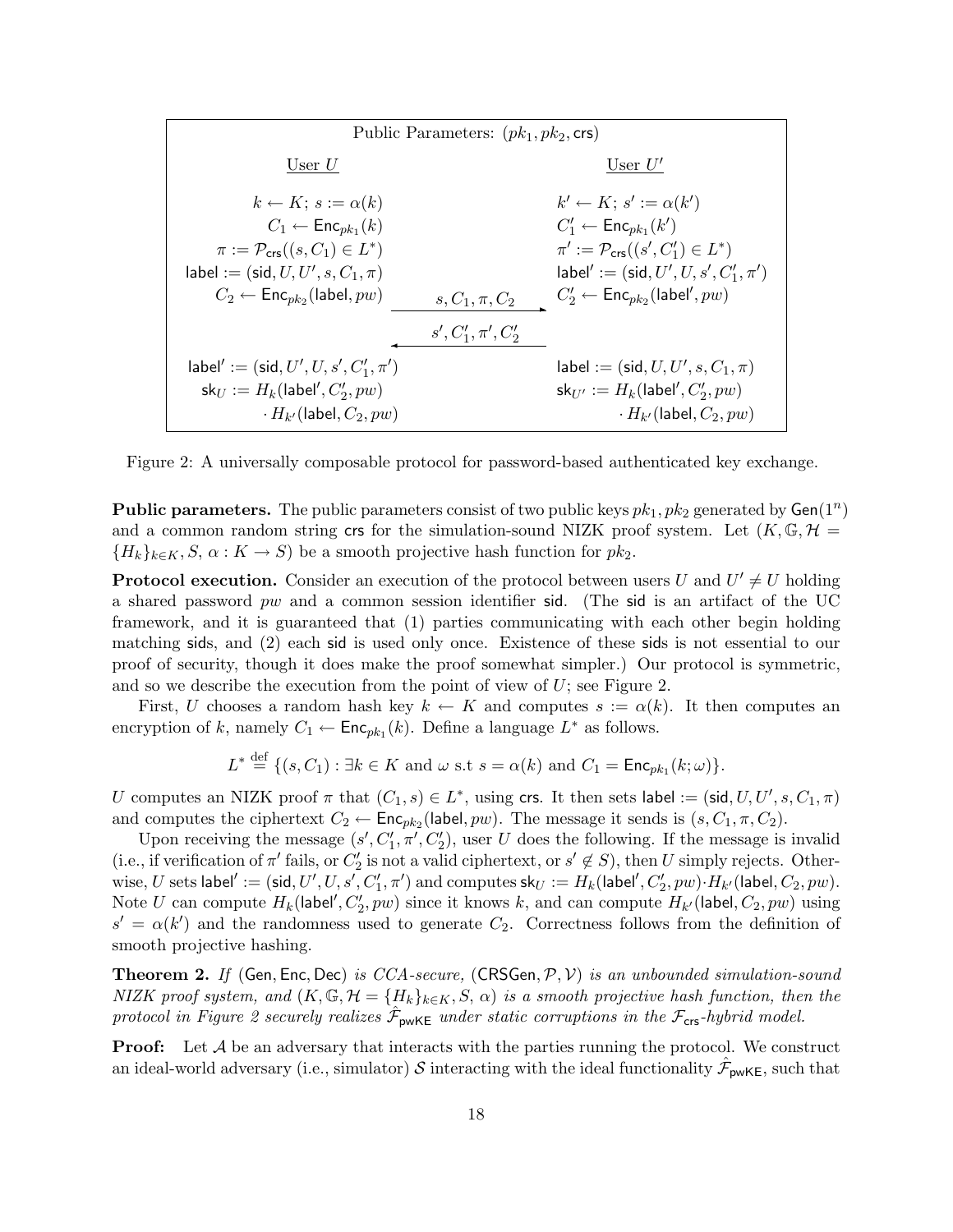no PPT environment  $\mathcal Z$  can distinguish an interaction with  $\mathcal A$  in the real world from an interaction with  $S$  in the ideal world.

S starts by invoking a copy of A and running a simulated interaction of A with  $\mathcal Z$  and the parties in the network. S forwards all messages to/from  $A$  and  $B$  in the usual way.

Generating the public parameters. S generates  $pk_1$  and  $pk_2$  along with their corresponding secret keys  $sk_1$  and  $sk_2$ . It also runs  $(\text{crs}, \tau) \leftarrow S_1(1^k)$ , where  $S_1$  is the initial simulator for the simulation-sound NIZK proof system. The public parameters  $(pk_1, pk_2, \text{crs})$  are given to A, and then  $S$  responds to the messages of  $A$  as described below.

Receiving a (NewSession, sid,  $P_i, P_j$ ) message from  $\hat{\mathcal{F}}_{\mathsf{pwKE}}$ . Upon receiving such a message (indicating that  $P_i$  should initiate the protocol with  $P_i$ ), S proceeds as follows. Choose a random hash key  $k \leftarrow K$  and compute  $s := \alpha(k)$ . Compute the ciphertext  $C_1 \leftarrow \mathsf{Enc}_{pk_1}(0)$  and a simulated NIZK proof  $\pi$  for the statement  $(C_1, s) \in L^*$ . Set label := (sid,  $P_i, P_j, s, C_1, \pi$ ) and compute  $C_2 \leftarrow \mathsf{Enc}_{pk_2}(\mathsf{label}, 0).$  Give the message  $(s, C_1, \pi, C_2)$  to  $\mathcal{A}.$ 

Receiving a message msg' =  $(s', C_1', \pi', C_2')$  from A. Let  $P_i$  denote the (uncorrupted) user to whom  $\mathcal A$  sends this message, and let sid denote the session ID with which this message is associated. Let  $P_j$  denote the partner of  $P_i$  for this session.

If msg' is invalid then S does nothing. Otherwise, we say msg' is previously used if it was sent by S (on behalf of  $P_j$ ) upon receiving the message (NewSession, sid,  $P_j, P_i$ ) from  $\hat{\mathcal{F}}_{\text{pwKE}}$ . In any other case we say msg<sup>'</sup> is *adversarially generated*. To respond to this message, S does:

- 1. If msg' is previously used, then S sends (NewKey, sid,  $P_i, \perp$ ) to the functionality  $\hat{\mathcal{F}}_{\sf pwKE}$ . (This has the effect of choosing a random session key for this instance of  $P_i$  if it terminates before the partnered session at  $P_i$ , or if the passwords used by these instances of  $P_i$  and  $P_j$  differ, and otherwise setting the session key for this instance of  $P_i$  equal to the session key already computed for the partnered instance of  $P_j$ ; cf. Appendix C.1.1.)
- 2. If msg' is adversarially generated, then S decrypts the ciphertext  $C_2'$  using the secret key  $sk_2$  to obtain a password  $pw'$ . Then S queries the functionality  $\hat{\mathcal{F}}_{\mathsf{pwKE}}$  on input (TestPwd, sid,  $P_i, pw'$ ), which replies with either "correct guess" or "wrong guess".
	- (a) If the reply is "correct guess", then S decrypts  $C'_1$  using  $sk_1$  to obtain k'. It then computes sk :=  $H_k$ (label',  $C_2', pw' \rangle \cdot H_{k'}$ (label,  $C_2, pw' \rangle$ , where  $H_{k'}$ (label,  $C_2, pw' \rangle$  is computed using k'. Finally, S sends (NewKey, sid,  $P_i$ , sk) to  $\hat{\mathcal{F}}_{\mathsf{pwKE}}$ .
	- (b) If the reply is "wrong guess", then S sends (NewKey, sid,  $P_i, \perp$ ) to  $\hat{\mathcal{F}}_{pwKE}$ .

Let IDEAL $_{\hat{\mathcal{F}}_{\text{pwKE}},\mathcal{S},\mathcal{Z}}$  denote the view of the environment  $\mathcal{Z}$  in the ideal world when interacting with S, and let  $\text{EXEC}_{\Pi,\mathcal{A},\mathcal{Z}}$  denote the view of Z in the real world when the protocol from Figure 2 is being run. Our aim is to show that these distributions are computationally indistinguishable. We do this by considering a sequence of experiments  $\textsf{Expt}_1, \ldots, \textsf{Expt}_5$  (where  $\textsf{Expt}_0$  corresponds to the real-world execution). Let  $\text{EXEC}_{i,\mathcal{A},\mathcal{Z}}$  denote the view of  $\mathcal Z$  in  $\text{Expt}_i$ . We show that  $\text{EXEC}_{i,\mathcal{A},\mathcal{Z}} \approx_c$  $\text{EXEC}_{i+1,\mathcal{A},\mathcal{Z}}$  for all i (where this denotes computational indistinguishability), and then argue that  $\text{EXEC}_{5,\mathcal{A},\mathcal{Z}}$  is identical to IDEAL $_{\hat{\mathcal{F}}_{\text{pwKE}},\mathcal{S},\mathcal{Z}}$ . This completes the proof.

Experiment Expt<sub>0</sub>: Recall, this experiment involves the environment  $\mathcal Z$  interacting with the adversary  $A$ , who in turn interacts with parties running the real protocol as specified in Figure 2. The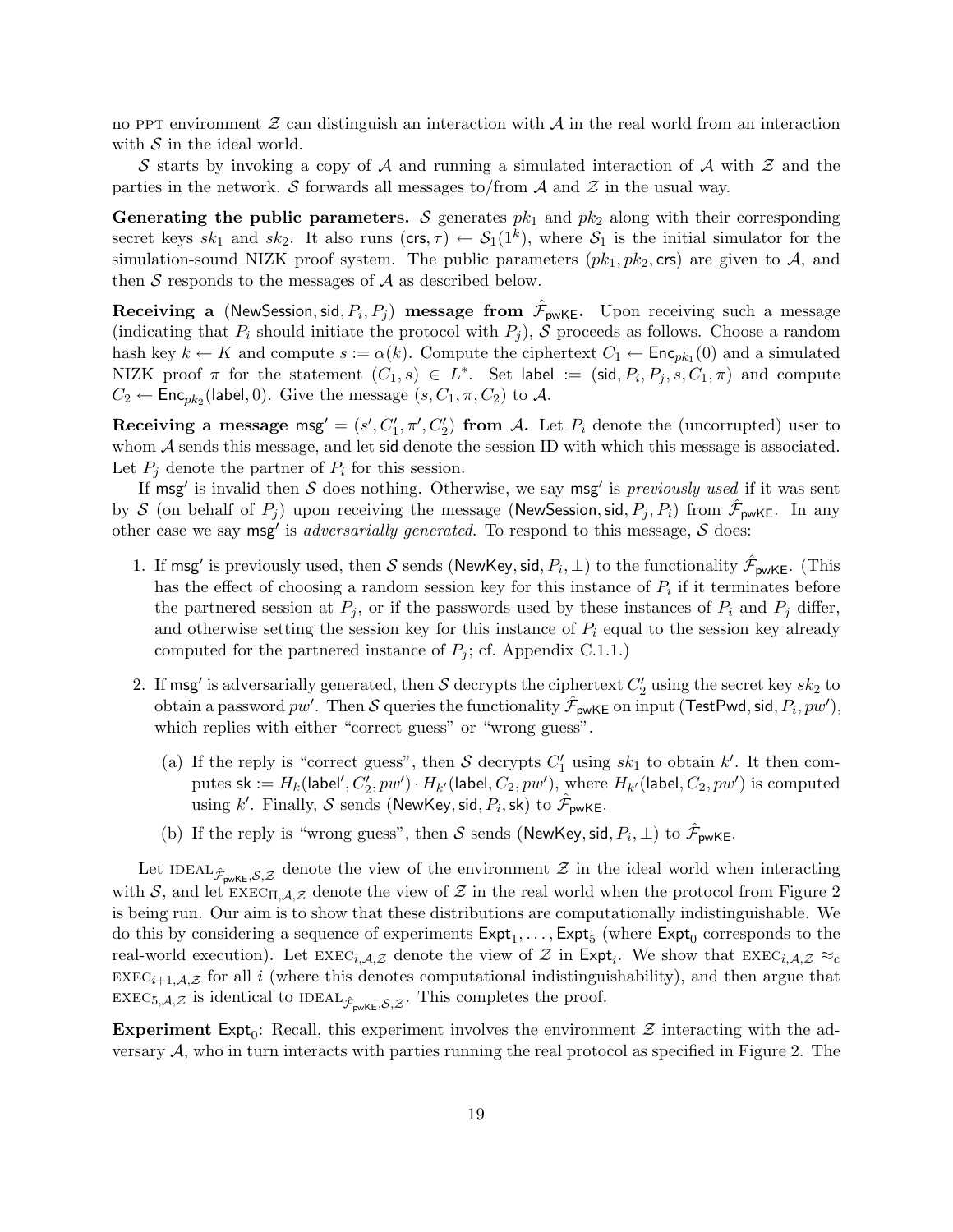view of  $\mathcal Z$  consists of the public parameters and all the protocol messages (forwarded to it by  $\mathcal A$ ) as well as all the session keys produced by parties during the course of the experiment.

Experiment  $Expt_1$ : We change the distribution of the public parameters and the messages generated by the parties in the protocol. Specifically, the common random string crs is replaced with a simulated one, and the proof  $\pi$  in every outgoing message is replaced with a simulated proof. It follows from the zero-knowledge properties of the proof system that  $EXEC_{1,\mathcal{A},\mathcal{Z}} \approx_c EXEC_{0,\mathcal{A},\mathcal{Z}}$ .

Experiment  $Expt_2$ : Here, we again change the distribution of the outgoing messages by always computing the ciphertext  $C_1$  as an encryption of 0 (rather than an encryption of the hash key k). It follows immediately from semantic security of (Gen, Enc, Dec) that  $\text{EXEC}_{2,\mathcal{A},\mathcal{Z}} \approx_c \text{EXEC}_{1,\mathcal{A},\mathcal{Z}}$ .

Before continuing, we define the notion of a previously used message. Note that the definition here is slightly different from the definition used in the proof of Theorem 1.

Consider a valid  $\mathsf{msg}' = (s', C'_1, \pi', C'_2)$  sent to an instance of (uncorrupted user)  $P_i$  who is using session ID sid and is partnered with  $P_j$ . We say msg' is previously used if it was sent by an instance of the (uncorrupted user)  $P_j$  that is using the same session ID sid, and is partnered with  $P_i$ . We say a previously used msg<sup>'</sup> is *associated with pw* if pw is the password that was used by the instance of  $P_j$  that sent msg'. If msg' is not previously used, we say it is *adversarially generated*.

Experiment Expt<sub>3</sub>: We change the way session keys are computed. Specifically, consider an instance of user  $P_i$ , with session ID sid and partner  $P_j$ , who receives an incoming message msg' =  $(s', C'_1, \pi', C'_2)$ . If msg' is invalid, then it is handled as before (and no session key is computed). Otherwise, set label' = (sid,  $P_j, P_i, s', C'_1, \pi'$ ) and let pw be the password being used by the current instance of  $P_i$ . There are several sub-cases:

- 1. If msg' is adversarially generated, compute  $pw' := \mathsf{Dec}_{sk_2}(\mathsf{label}', C'_2)$ . Then:
	- (a) If  $pw' = pw$ , compute  $k' := \text{Dec}_{sk_1}(C_1)$ . Then compute  $sk := H_k(\text{label}', C'_2, pw)$ .  $H_{k'}$ (label,  $C_2, pw$ ), using  $k'$  to compute the second hash value.
	- (b) If  $pw' \neq pw$ , choose sk uniformly from G.
- 2. If msg' is previously used, then the simulator knows the password  $pw'$  associated with msg', and also knows a value k' such that  $s' = \alpha(k')$ . Then:
	- (a) If  $pw' = pw$ , compute  $sk := H_k(\text{label}', C'_2, pw) \cdot H_{k'}(\text{label}, C_2, pw)$ , using  $k'$  to compute the second hash value (rather than using the randomness used to generate  $C_2$ , as in  $\textsf{Expt}_2$ ).
	- (b) If  $pw' \neq pw$ , choose sk uniformly from G.

Claim 6. EXEC<sub>3, A, Z</sub>  $\approx_c$  EXEC<sub>2</sub>, A, Z.

**Proof:** This follows from simulation soundness of  $(CRSGen, \mathcal{P}, \mathcal{V})$ . The proof is similar to that of Claim 3, though there are some differences due to the particularities of the UC setting. Imagine first that only the changes in Case 1(b) and 2(b) are made. These changes introduce a negligible statistical difference between  $\text{Expt}_3$  and  $\text{Expt}_2$ , exactly as in Claim 3 (though note that Case 2(b) cannot occur in the context of the previous claim since parties are assumed to always use matching passwords there).

Consider next the change in Case 1(a). Since the proof system is simulation-sound, with all but negligible probability S extracts a value k' such that  $\alpha(k') = s'$ ; assuming this occurs, the session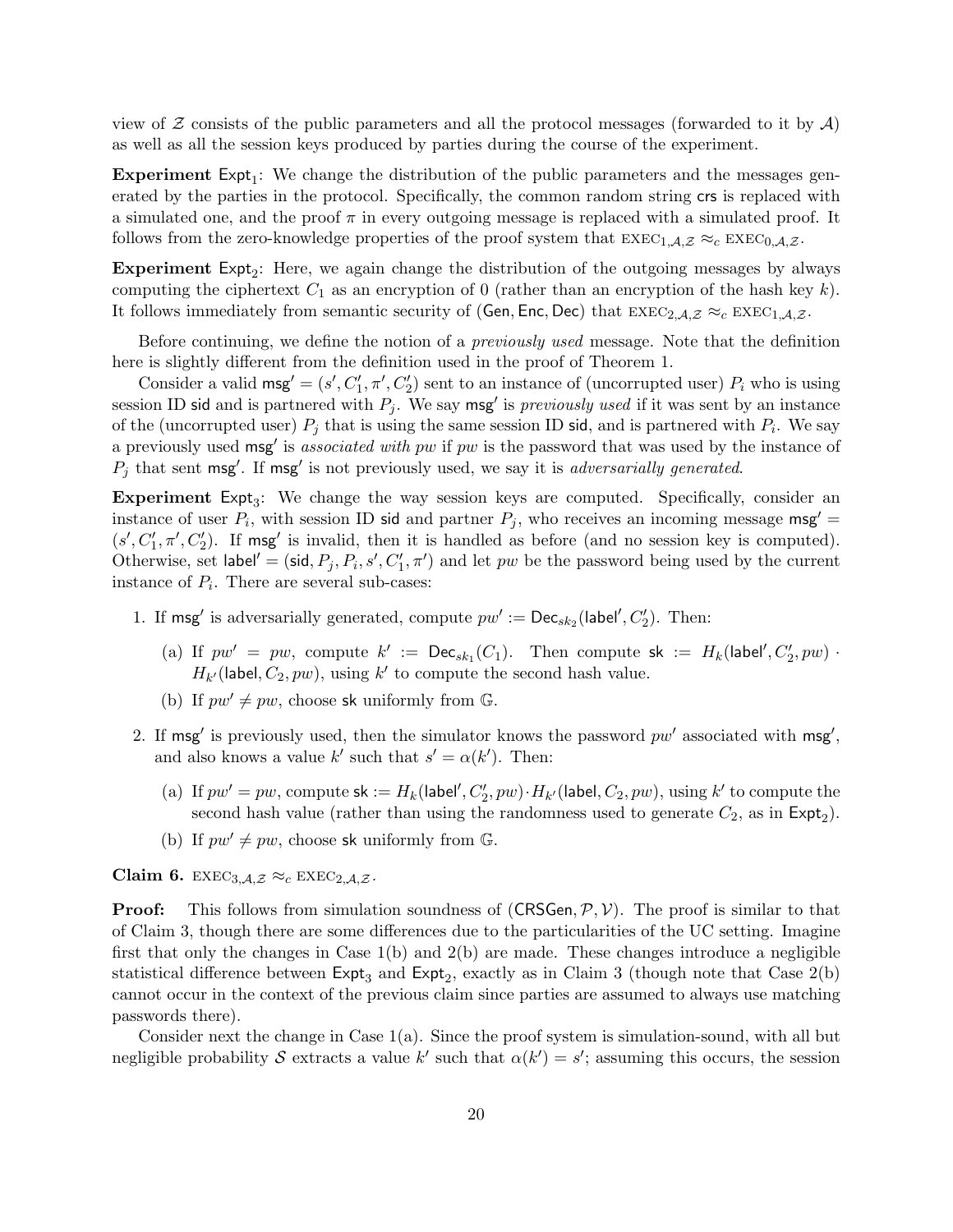key computed in  $\textsf{Expt}_3$  is identical to the session key that would have been computed in  $\textsf{Expt}_2$ . The same holds (always) in Case 2(a).

Experiment Expt<sub>4</sub>: Here, in every outgoing message the ciphertext  $C_2$  is generated as an encryption of 0, rather than as an encryption of pw. It follows readily from the CCA-security of the encryption scheme used that  $EXEC_{4,\mathcal{A},\mathcal{Z}} \approx_c EXEC_{3,\mathcal{A},\mathcal{Z}}$ .

Experiment Expt<sub>5</sub>: We once again change the way session keys are computed. Consider an instance of user  $P_i$ , with session ID sid, partner  $P_j$ , and using password pw, who receives an incoming message  $\mathsf{msg}' = (s', C'_1, \pi', C'_2)$  that is previously used and is associated with pw. Then:

- If the corresponding partnered instance of  $P_i$  has already computed a session key sk, then set the session key of the current instance of  $P_i$  equal to sk.
- Otherwise, choose the session key for the current instance of  $P_i$  uniformly from  $\mathbb{G}$ .

Claim 7.  $EXEC_{5,\mathcal{A},\mathcal{Z}} \approx_c EXEC_{4,\mathcal{A},\mathcal{Z}}$ .

**Proof:** Since  $\text{msg}'$  is previously used, the ciphertext  $C'_2$  is an encryption of 0. Thus (label',  $C'_2, pw$ ) is not in L, and it follows (cf. Equation (1)) that  $(s, H_k(\text{label}', C'_2, pw))$  is statistically close to  $(s, g)$ , where  $s = \alpha(k)$  and g is a uniform element in G. This means that the secret key is statistically close to a uniform element in G, even conditioned on the given transcript. The claim follows. п

The distribution  $EXEC_{5,\mathcal{A},\mathcal{Z}}$  is identical to the distribution produced by the simulator, namely IDEAL $\hat{\mathcal{F}}_{\text{pwKE}},\mathcal{S},\mathcal{Z}$ . This follows by inspection. Indeed, the only difference is a syntactic one: in  $\epsilon$  experiment  $\textsf{Expt}_5$  the session keys are computed and stored locally by the simulator, whereas in the ideal world the functionality computes the session keys and sends them to the (dummy) parties.

The above shows that  $\text{EXEC}_{\Pi,\mathcal{A},\mathcal{Z}} \equiv \text{EXEC}_{0,\mathcal{A},\mathcal{Z}} \approx_c \text{EXEC}_{5,\mathcal{A},\mathcal{Z}} \equiv \text{IDEAL}_{\hat{\mathcal{F}}_{\text{pwKE}},\mathcal{S},\mathcal{Z}}$ , completing the proof of the theorem.

### References

- [1] M. Abdalla, D. Catalano, C. Chevalier, and D. Pointcheval. Efficient two-party passwordbased key exchange protocols in the UC framework. In Cryptographers' Track  $-RSA$  2008. volume 4964 of LNCS, pages 335–351. Springer, 2008.
- [2] B. Barak, R. Canetti, Y. Lindell, R. Pass, and T. Rabin. Secure computation without authentication. *Journal of Cryptology*,  $24(4)$ :720–760, 2011.
- [3] M. Bellare, D. Pointcheval, and P. Rogaway. Authenticated key exchange secure against dictionary attacks. In Advances in Cryptology — Eurocrypt 2000, volume 1807 of LNCS, pages 139–155. Springer, 2000.
- [4] M. Bellare and P. Rogaway. Entity authentication and key distribution. In Advances in  $Cryptology - Crypto' 93$ , volume 773 of *LNCS*, pages 232-249. Springer, 1994.
- [5] M. Bellare and P. Rogaway. Provably secure session key distribution: The three party case. In 27th Annual ACM Symposium on Theory of Computing (STOC), pages 57–66. ACM Press, 1995.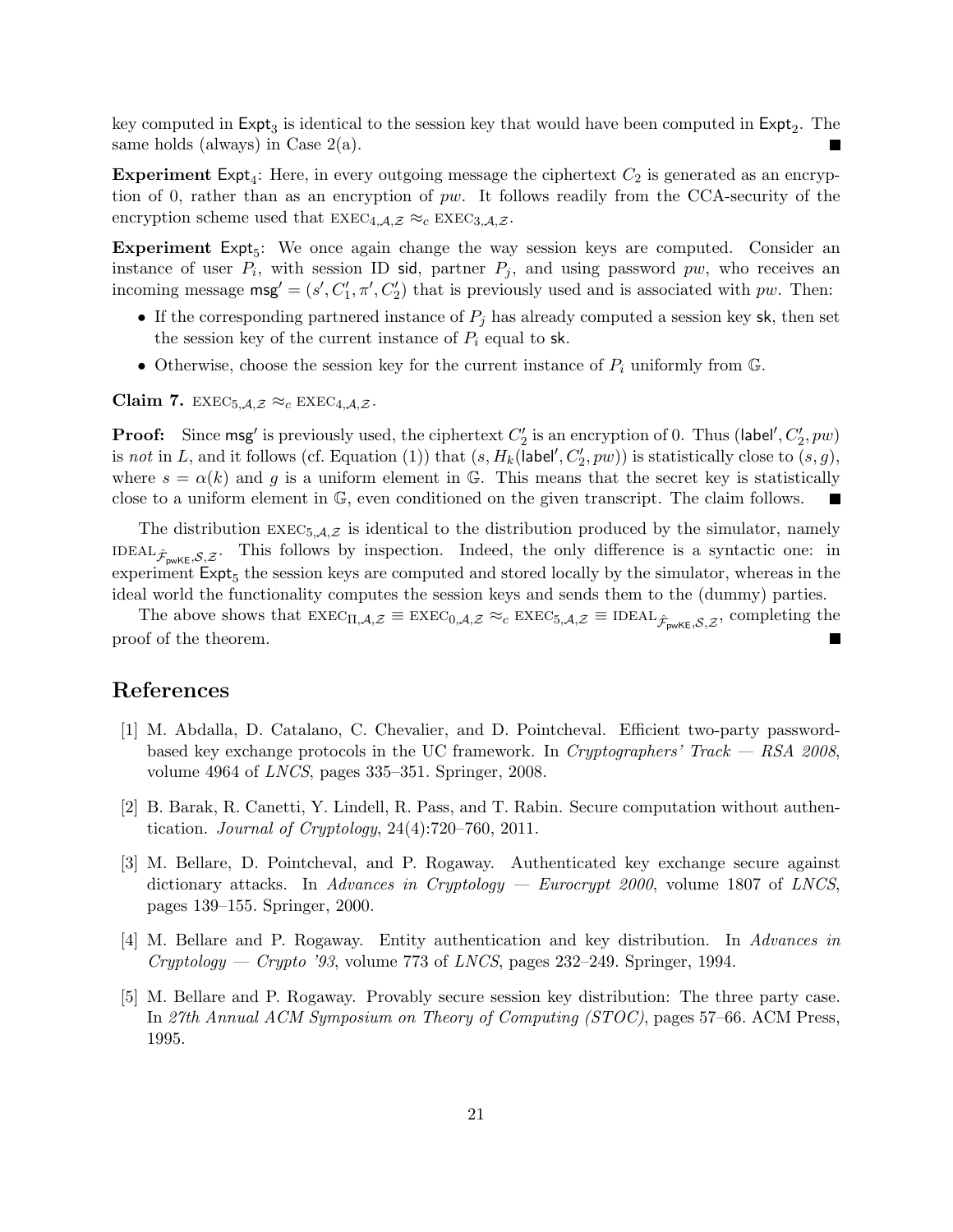- [6] S. M. Bellovin and M. Merritt. Encrypted key exchange: Password-based protocols secure against dictionary attacks. In IEEE Symposium on Security  $\mathcal B$  Privacy, pages 72–84. IEEE, 1992.
- [7] R. Bird, I. Gopal, A. Herzberg, P. Janson, S. Kutten, R. Molva, and M. Yung. Systematic design of two-party authentication protocols. IEEE J. on Selected Areas in Communications, 11(5):679–693, 1993.
- [8] M. Blum, A. De Santis, S. Micali, and G. Persiano. Noninteractive zero-knowledge. SIAM Journal on Computing, 20(6):1084–1118, 1991.
- [9] M. Blum, P. Feldman, and S. Micali. Proving security against chosen cyphertext attacks. In Advances in Cryptology — Crypto '88, volume 403 of LNCS, pages  $256-268$ . Springer, 1990.
- [10] D. Boneh, X. Boyen, and H. Shacham. Short group signatures. In Advances in Cryptology Crypto  $2004$ , volume 3152 of LNCS, pages 41–55. Springer, 2004.
- [11] X. Boyen, Y. Dodis, J. Katz, R. Ostrovsky, and A. Smith. Secure remote authentication using biometric data. In Advances in Cryptology — Eurocrypt 2005, volume 3494 of LNCS, pages 147–163. Springer, 2005.
- [12] V. Boyko, P. D. MacKenzie, and S. Patel. Provably secure password-authenticated key exchange using Diffie-Hellman. In Advances in Cryptology — Eurocrypt 2000, volume 1807 of LNCS, pages 156–171. Springer, 2000.
- [13] J. Camenisch, N. Chandran, and V. Shoup. A public key encryption scheme secure against key dependent chosen plaintext and adaptive chosen ciphertext attacks. In A. Joux, editor, Advances in Cryptology — Eurocrypt 2009, volume 5479 of LNCS, pages 351–368. Springer, 2009.
- [14] R. Canetti. Universally composable security: A new paradigm for cryptographic protocols. In 42nd Annual Symposium on Foundations of Computer Science (FOCS), pages 136–145. IEEE, 2001. Full version at http://eprint.iacr.org/2000/067/.
- [15] R. Canetti, D. Dachman-Soled, V. Vaikuntanathan, and H. Wee. Efficient password authenticated key exchange via oblivious transfer. In *Public-Key Cryptography*  $-$  *PKC 2012*, volume 7293 of LNCS, pages 449–466. Springer, 2012.
- [16] R. Canetti, S. Halevi, J. Katz, Y. Lindell, and P. D. MacKenzie. Universally composable password-based key exchange. In Advances in Cryptology — Eurocrypt 2005, volume 3494 of LNCS, pages 404–421. Springer, 2005.
- [17] R. Cramer and V. Shoup. Universal hash proofs and a paradigm for adaptive chosen ciphertext secure public-key encryption. In Advances in Cryptology — Eurocrypt 2002, volume 2332 of LNCS, pages 45–64. Springer, 2002.
- [18] A. De Santis, G. Di Crescenzo, R. Ostrovsky, G. Persiano, and A. Sahai. Robust non-interactive zero knowledge. In Advances in Cryptology — Crypto 2001, volume 2139 of LNCS, pages 566– 598. Springer, 2001.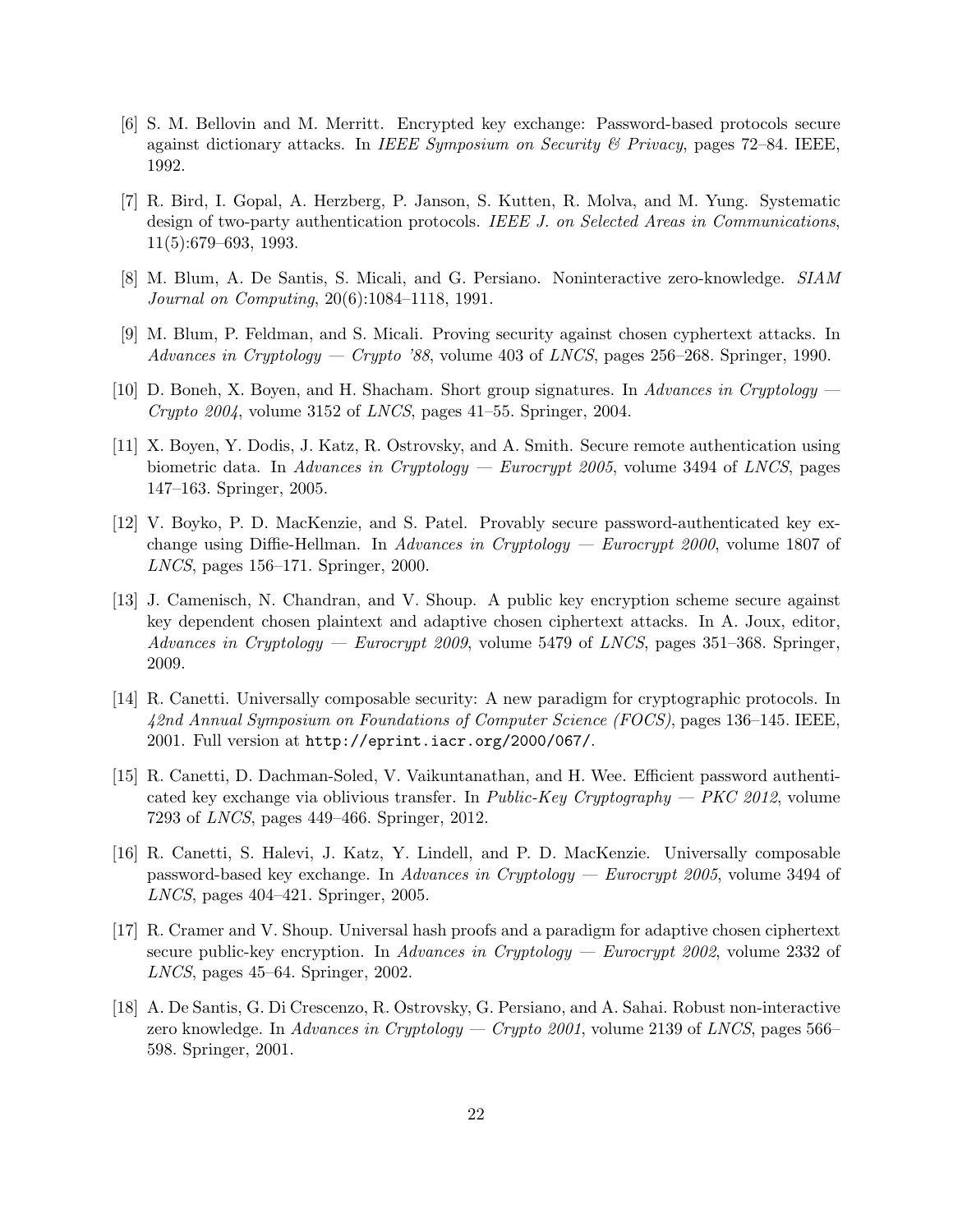- [19] W. Diffie and M. E. Hellman. New directions in cryptography. IEEE Trans. Information Theory, 22(6):644–654, 1976.
- [20] U. Feige, D. Lapidot, and A. Shamir. Multiple non-interactive zero knowledge proofs under general assumptions. SIAM Journal on Computing, 29(1):1–28, 1999.
- [21] R. Gennaro. Faster and shorter password-authenticated key exchange. In 5th Theory of Cryptography Conference — TCC 2008, volume 4948 of LNCS, pages 589–606. Springer, 2008.
- [22] R. Gennaro and Y. Lindell. A framework for password-based authenticated key exchange. ACM Trans. Information and System Security, 9(2):181–234, 2006.
- [23] O. Goldreich and Y. Lindell. Session-key generation using human passwords only. Journal of Cryptology, 19(3):241–340, 2006.
- [24] L. Gong, T. M. A. Lomas, R. M. Needham, and J. H. Saltzer. Protecting poorly chosen secrets from guessing attacks. IEEE J. Selected Areas in Communications, 11(5):648–656, 1993.
- [25] V. Goyal. Positive results for concurrently secure computation in the plain model. In 53rd Annual Symposium on Foundations of Computer Science (FOCS). IEEE, 2012.
- [26] V. Goyal, A. Jain, and R. Ostrovsky. Password-authenticated session-key generation on the internet in the plain model. In Advances in Cryptology — Crypto 2010, volume 6223 of LNCS. pages 277–294. Springer, 2010.
- [27] A. Groce and J. Katz. A new framework for efficient password-based authenticated key exchange. In 17th ACM Conf. on Computer and Communications Security (CCS), pages 516–525. ACM Press, 2010.
- [28] J. Groth and A. Sahai. Efficient non-interactive proof systems for bilinear groups. In Advances in Cryptology — Eurocrypt 2008, volume  $4965$  of LNCS, pages  $415-432$ . Springer, 2008.
- [29] S. Halevi and H. Krawczyk. Public-key cryptography and password protocols. ACM Trans. Information and System Security, 2(3):230–268, 1999.
- [30] D. Hofheinz and E. Kiltz. Secure hybrid encryption from weakened key encapsulation. In Advances in Cryptology — Crypto 2007, volume  $4622$  of LNCS, pages 553–571. Springer, 2007.
- [31] I. R. Jeong, J. Katz, and D. H. Lee. One-round protocols for two-party authenticated key exchange. In 2nd Intl. Conference on Applied Cryptography and Network Security (ACNS), volume 3089 of LNCS, pages 220–232. Springer, 2004.
- [32] S. Jiang and G. Gong. Password based key exchange with mutual authentication. In 11th Annual International Workshop on Selected Areas in Cryptography (SAC), volume 3357 of LNCS, pages 267–279. Springer, 2004.
- [33] J. Katz, P. D. MacKenzie, G. Taban, and V. D. Gligor. Two-server password-only authenticated key exchange. J. Computer and System Sciences, 78(2):651–669, 2012.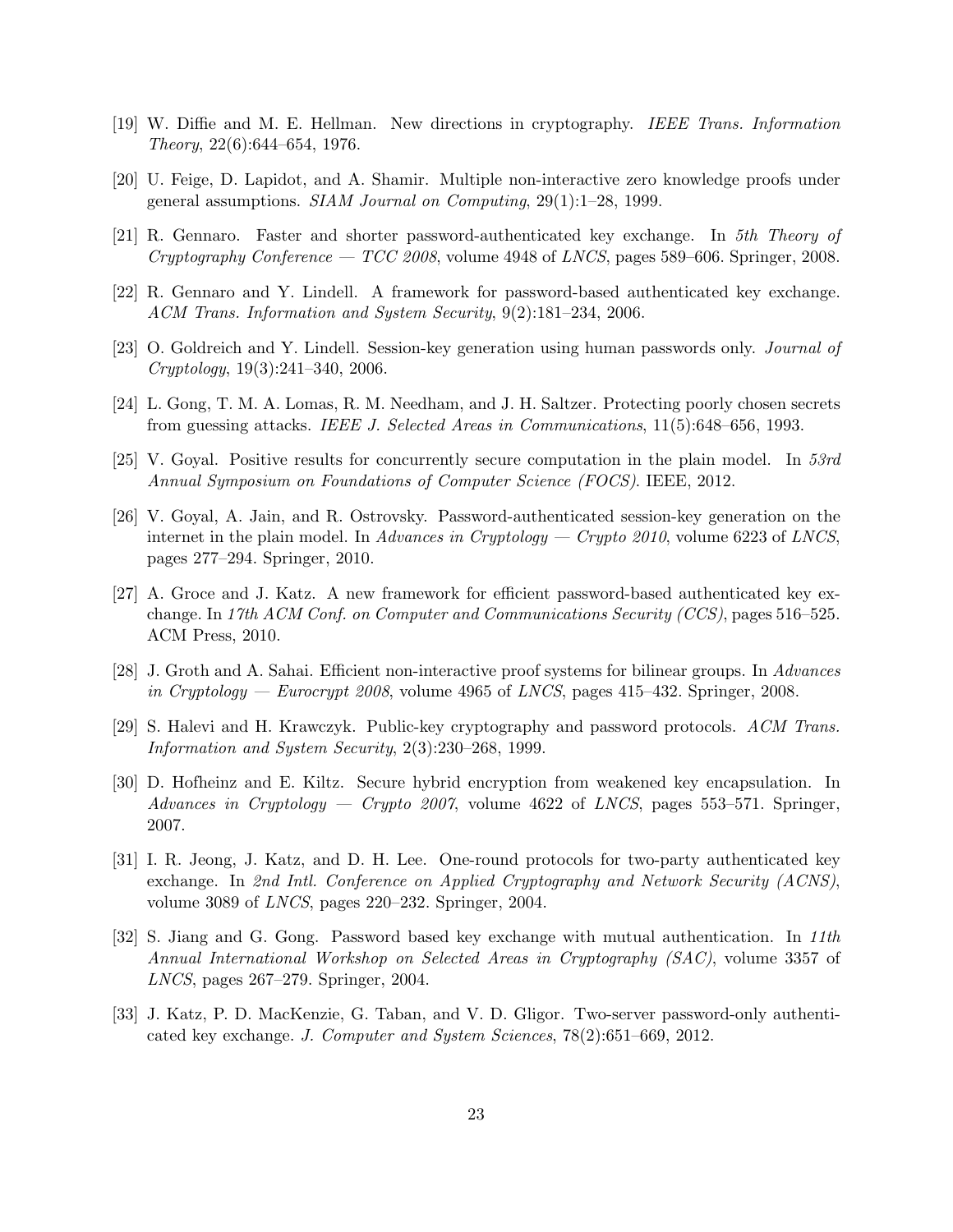- [34] J. Katz, R. Ostrovsky, and M. Yung. Efficient and secure authenticated key exchange using weak passwords. J. ACM, 57(1):78–116, 2009.
- [35] J. Katz and V. Vaikuntanathan. Smooth projective hashing and password-based authenticated key exchange from lattices. In Advances in Cryptology — Asiacrypt 2009, volume 5912 of LNCS, pages 636–652. Springer, 2009.
- [36] P. D. MacKenzie, S. Patel, and R. Swaminathan. Password-authenticated key exchange based on RSA. In Advances in Cryptology — Asiacrypt  $2000$ , volume 1976 of LNCS, pages 599–613. Springer, 2000.
- [37] M. Naor and M. Yung. Public-key cryptosystems provably secure against chosen ciphertext attacks. In 22nd Annual ACM Symposium on Theory of Computing (STOC), pages 427–437. ACM Press, 1990.
- [38] M.-H. Nguyen and S. Vadhan. Simpler session-key generation from short random passwords. Journal of Cryptology, 21(1):52–96, 2008.
- [39] T. Okamoto. Authenticated key exchange and key encapsulation in the standard model. In Advances in Cryptology — Asiacrypt 2007, volume 4833 of LNCS, pages 474–484. Springer, 2007.
- [40] A. Sahai. Non-malleable non-interactive zero knowledge and adaptive chosen-ciphertext security. In 40th Annual Symposium on Foundations of Computer Science (FOCS), pages 543–553. IEEE, 1999.
- [41] H. Shacham. A Cramer-Shoup encryption scheme from the linear assumption and from progressively weaker linear variants. Cryptology ePrint archive, report 2007/074.

# A Additional Definitions

### A.1 Labeled CCA-Secure Encryption

We use the standard notion of chosen-ciphertext security for public-key encryption, though adapted to support the inclusion of labels when generating ciphertexts.

**Definition 2.** A public-key encryption scheme supporting labels is a tuple of PPT algorithms (Gen, Enc, Dec) such that:

- The key-generation algorithm Gen takes as input a security parameter  $1^n$  and returns a public key pk and a secret key sk.
- The encryption algorithm Enc takes as input a public key pk, a label label, and a message m. It returns a ciphertext  $C \leftarrow \mathsf{Enc}_{nk}(\textsf{label}, m)$ .
- The decryption algorithm Dec takes as input a secret key sk, a label label, and a ciphertext  $C$ . It returns a message m or a distinguished symbol  $\perp$ . We write this as  $m = \mathcal{D}_{sk}(\text{label}, C)$ .

We require that for all pk, sk output by gen( $1^n$ ), any label  $\in \{0,1\}^*$ , all m in the (implicit) message space, and any C output by  $\mathsf{Enc}_{pk}(\mathsf{label}, m)$  we have  $\mathsf{Dec}_{sk}(\mathsf{label}, C) = m$ .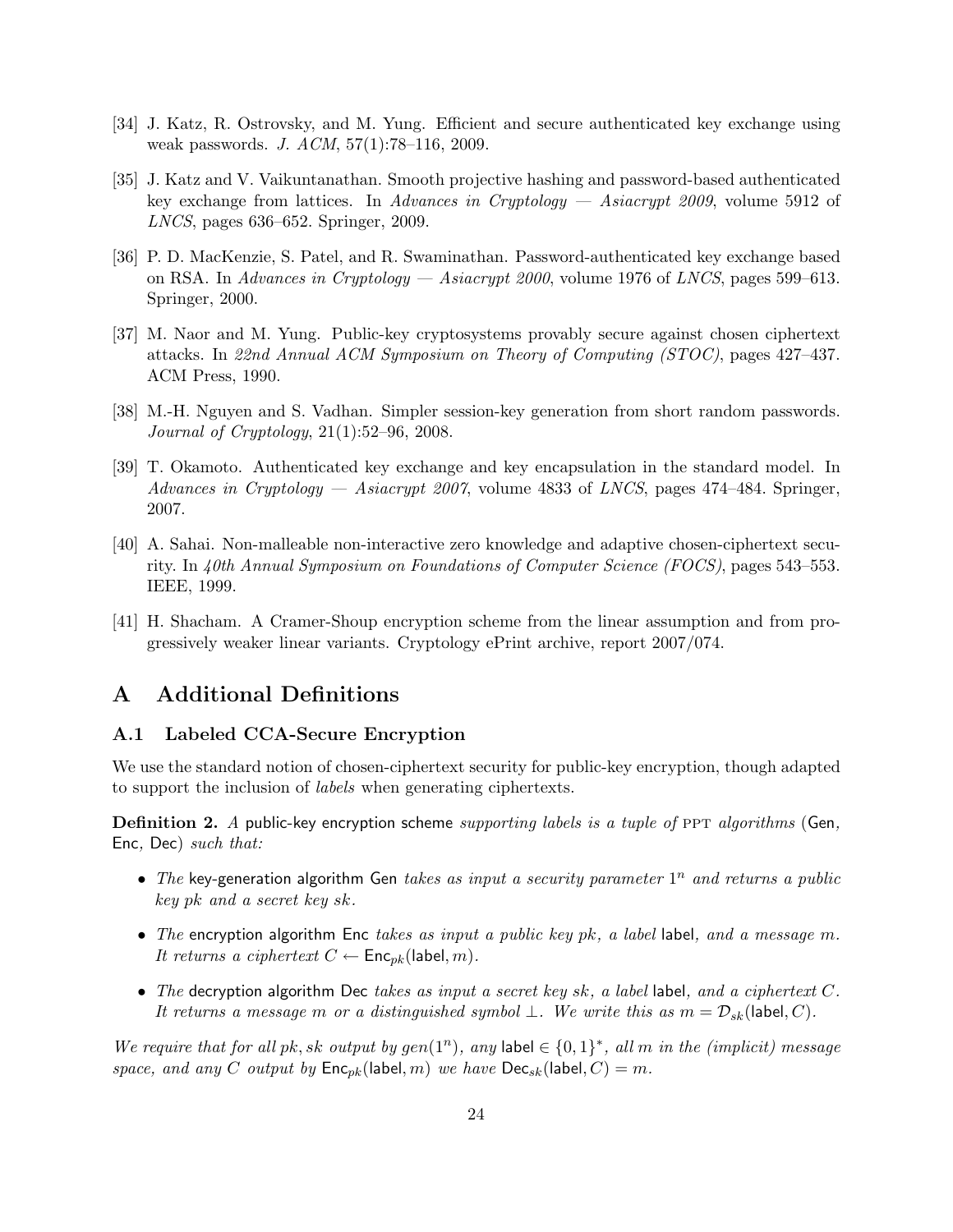Our definition of security against chosen-ciphertext attacks is standard except for our inclusion of labels. Define a left-or-right encryption oracle  $\text{Enc}_{pk,b}(\cdot,\cdot,\cdot)$  (where  $b \in \{0,1\}$ ) as follows:

 $\mathsf{Enc}_{pk,b}(\mathsf{label},m_0,m_1) \stackrel{\mathrm{def}}{=} \mathsf{Enc}_{pk}(\mathsf{label},m_b).$ 

Definition 3. A public-key encryption scheme (Gen, Enc, Dec) is secure against adaptive chosenciphertext attacks (CCA-secure) if the following is negligible for all PPT algorithms  $A$ :

$$
\Big|2\cdot\Pr[(pk, sk) \leftarrow \text{Gen}(1^n); b \leftarrow \{0, 1\} : \mathcal{A}^{\text{Enc}_{pk, b}(\cdot, \cdot, \cdot), \text{Dec}_{sk}(\cdot, \cdot)}(1^n, pk) = b] - 1\Big|,
$$

where A's queries are restricted as follows: if A makes a query  $\textsf{Enc}_{pk,b}(\textsf{label}, m_0, m_1)$  then  $|m_0| =$  $|m_1|$ ; furthermore, if A receives ciphertext C in response to this query, then A cannot later query  $\mathsf{Dec}_{sk}(\mathsf{label}, C)$  (but it is allowed to query  $(\mathsf{Dec}_{sk}(\mathsf{label}', C)$  with  $\mathsf{label}' \neq \mathsf{label}.$ 

### A.2 Simulation-Sound Non-Interactive Zero Knowledge (NIZK)

Simulation-sound NIZK was introduced in [40, 18]. Intuitively, a simulation-sound NIZK proof system is a NIZK proof system with the extra property that a polynomially bounded cheating prover is incapable of convincing the verifier of a false statement, even after seeing any number of simulated proofs of her choosing. We first recall the notion of (adaptive) NIZK:

**Definition 4** ([20, 9, 8]). A tuple of PPT algorithms  $\Pi = (\mathsf{CRSGen}, \mathcal{P}, \mathcal{V}, \mathcal{S}_1, \mathcal{S}_2)$  is an efficient NIZK proof system for a language  $L \in \mathcal{NP}$  with witness relation R if the following hold:

- Completeness: For all n, all  $x \in L \cap \{0,1\}^n$ , all w such that  $R(x, w) = 1$ , and all strings  $\sigma \leftarrow \text{CRSGen}(1^n)$ , it holds that  $\mathcal{V}_{\sigma}(x, \mathcal{P}_{\sigma}(x, w)) = 1$ .
- Adaptive Soundness: For all adversaries  $A$ , the following is negligible (in n):

$$
\Pr[\sigma \leftarrow \mathsf{CRSGen}(1^n); (x, \pi) \leftarrow \mathcal{A}(\sigma) : V_{\sigma}(x, \pi) = 1 \land \pi \notin L].
$$

• Adaptive Zero Knowledge: For all PPT adversaries  $A$ , the following is negligible

$$
\big|\Pr[\mathsf{Expt}_{\mathcal{A}}(n)=1]-\Pr[\mathsf{Expt}^{Sim}_{\mathcal{A}}(n)=1]\big|,
$$

where experiment  $\textsf{Expt}_A(n)$  is defined as:

$$
\sigma \leftarrow \text{CRSGen}(1^n)
$$
  
Return  $\mathcal{A}^{\mathcal{P}_{\sigma}(\cdot,\cdot)}(1^n, \sigma)$ 

and experiment  $\text{Ext}_{\mathcal{A}}^{Sim}(n)$  is defined as:

$$
(\sigma, \tau) \leftarrow \mathcal{S}_1(1^n)
$$
  
Return  $\mathcal{A}^{\mathcal{S}'_{\sigma,\tau}(\cdot,\cdot)}(1^n, \sigma)$ ,

where 
$$
S'_{\sigma,\tau}(x,w) = \begin{cases} S_2(x,\sigma,\tau) & R(x,w) = 1 \land x \in \{0,1\}^n \\ \perp & otherwise \end{cases}
$$
.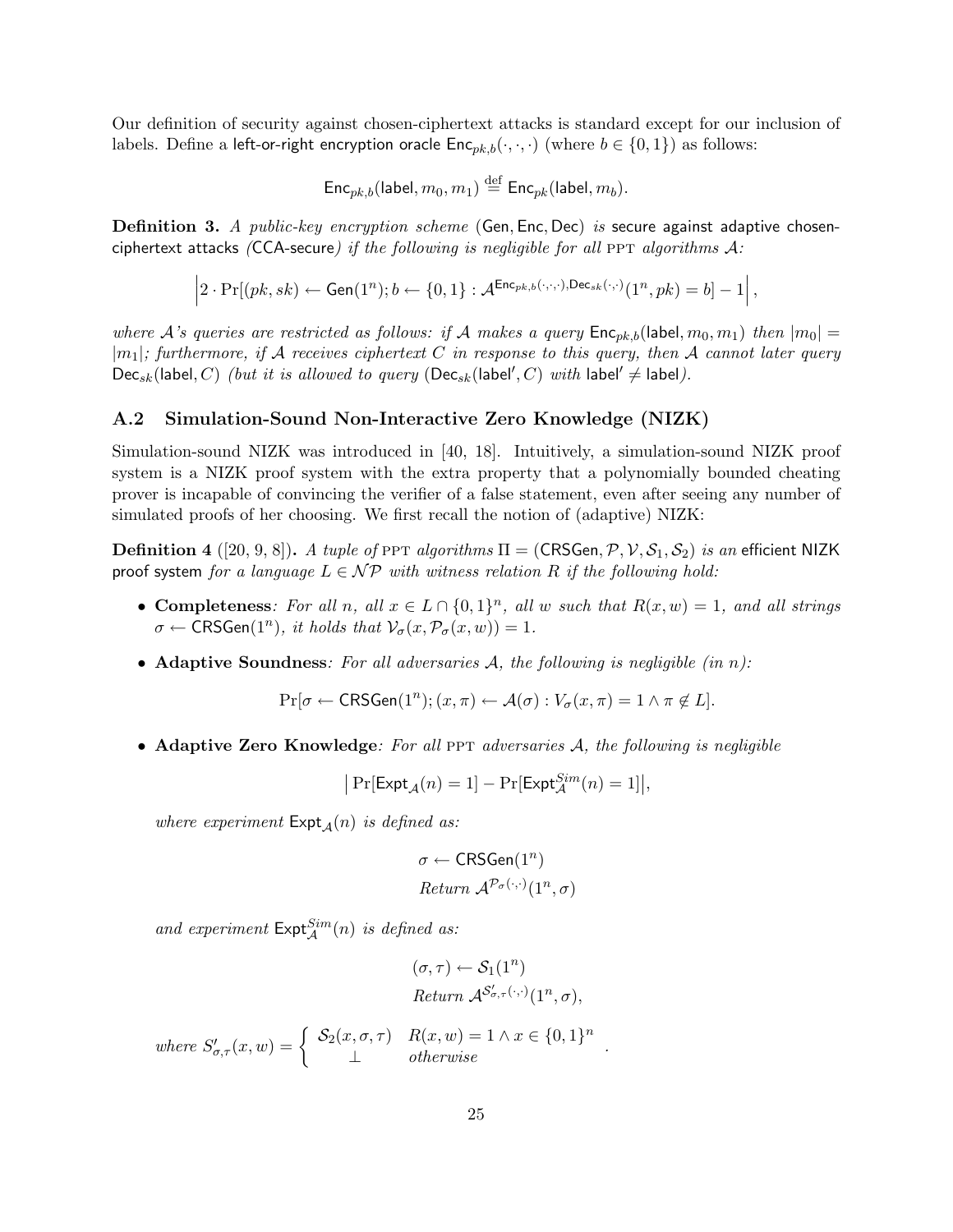We next define the notion of simulation-sound NIZK. (Note that although one-time simulation soundness would suffice for our applications in Section 4, we only define the stronger notion of unbounded simulation-sound NIZK. See [40] for a definition of the former.)

**Definition 5.** Let  $\Pi = (CRSGen, \mathcal{P}, \mathcal{V}, \mathcal{S}_1, \mathcal{S}_2)$  be an efficient NIZK proof system for a language  $L \in \mathcal{NP}$ . We say  $\Pi$  is simulation sound if for all PPT adversaries A it holds that  $\Pr[\mathsf{Expt}_{\mathcal{A},\Pi}(n) = 1]$ is negligible, where  $\textsf{Expt}_{A,\Pi}(n)$  denotes the following experiment:

> $(\sigma, \tau) \leftarrow \mathcal{S}_1(1^n)$  $(x,\pi) \leftarrow \mathcal{A}^{\mathcal{S}_2(\cdot,\sigma,\tau)}(1^n,\sigma)$ Let  $Q$  be the list of proofs returned by  $S_2$ , above Return 1 iff  $(\pi \notin Q \text{ and } x \notin L \text{ and } \mathcal{V}_{\sigma}(x, \pi) = 1)$ .

Assuming the existence of doubly enhanced trapdoor permutations, every language in  $\mathcal{NP}$  has a simulation-sound NIZK proof system [18].

# B A Simulation-Sound NIZK Proof of Plaintext Equality

Fix groups  $\mathbb{G}, \mathbb{G}_T$  of prime order p, and a bilinear map  $e : \mathbb{G} \times \mathbb{G} \to \mathbb{G}_T$  as in Section 4.2. Fix also two public keys  $pk_1 = (f_1, g_1, h)$  and  $pk_2 = (f_2, g_2, h)$ . We encrypt a message m with respect to  $pk_1$ by choosing random r, s and computing the ciphertext  $(f_1^r, g_1^s, h^{r+s} \cdot m)$ . We encrypt a message m with respect to  $pk_2$  by choosing random  $r, s \in \mathbb{Z}_p$  and computing the ciphertext  $(f_2^r, g_2^s, h^{r+s} \cdot m)$ . We stress that the public keys use the same value  $h$ .

We first describe a (potentially malleable) NIZK proof of plaintext equality. That is, given two ciphertexts  $(F_1, G_1, H_1)$  and  $(F_2, G_2, H_2)$  encrypted with respect to  $pk_1, pk_2$ , respectively, we describe a proof that these ciphertexts encrypt the same message. The observation is that plaintext equality is equivalent to the existence of  $r_1, s_1, r_2, s_2 \in \mathbb{Z}_p$  such that:

$$
F_1 = f_1^{r_1} \tag{7}
$$

$$
G_1 = g_1^{s_1} \t\t(8)
$$

$$
F_2 = f_2^{r_2} \tag{9}
$$

$$
G_2 = g_2^{s_2} \tag{10}
$$

$$
H_1/H_2 = h^{r_1+s_1-r_2-s_2}.
$$
\n(11)

As shown in [28] (see also [13, Section 4.4] for a self-contained description), NIZK proofs of satisfiability (with a CRS) can be constructed for a system of equations as above; since, in our case, we have 5 linear equations in 4 variables, proofs would contain 22 group elements.<sup>3</sup>

Camenisch et al. [13] show a construction of an unbounded simulation-sound NIZK proof system. For our purposes in Section 3, a simpler construction that is *one-time* simulation sound [40] suffices. Let (Gen, Sign, Vrfy) be a one-time signature scheme, where for simplicity we assume verification keys are elements of G (this can always be achieved using an extra step of hashing). To make the above (one-time) simulation-sound, we add to the CRS group elements  $(f, g, h, F, G, H)$ . Roughly, proofs of plaintext equality now contain:

 $3$ Our calculations here are based on the decisional linear assumption (the 2-linear assumption in the terminology of [13]). If we are willing to use the 1-linear assumption, the efficiency of our proofs can be improved.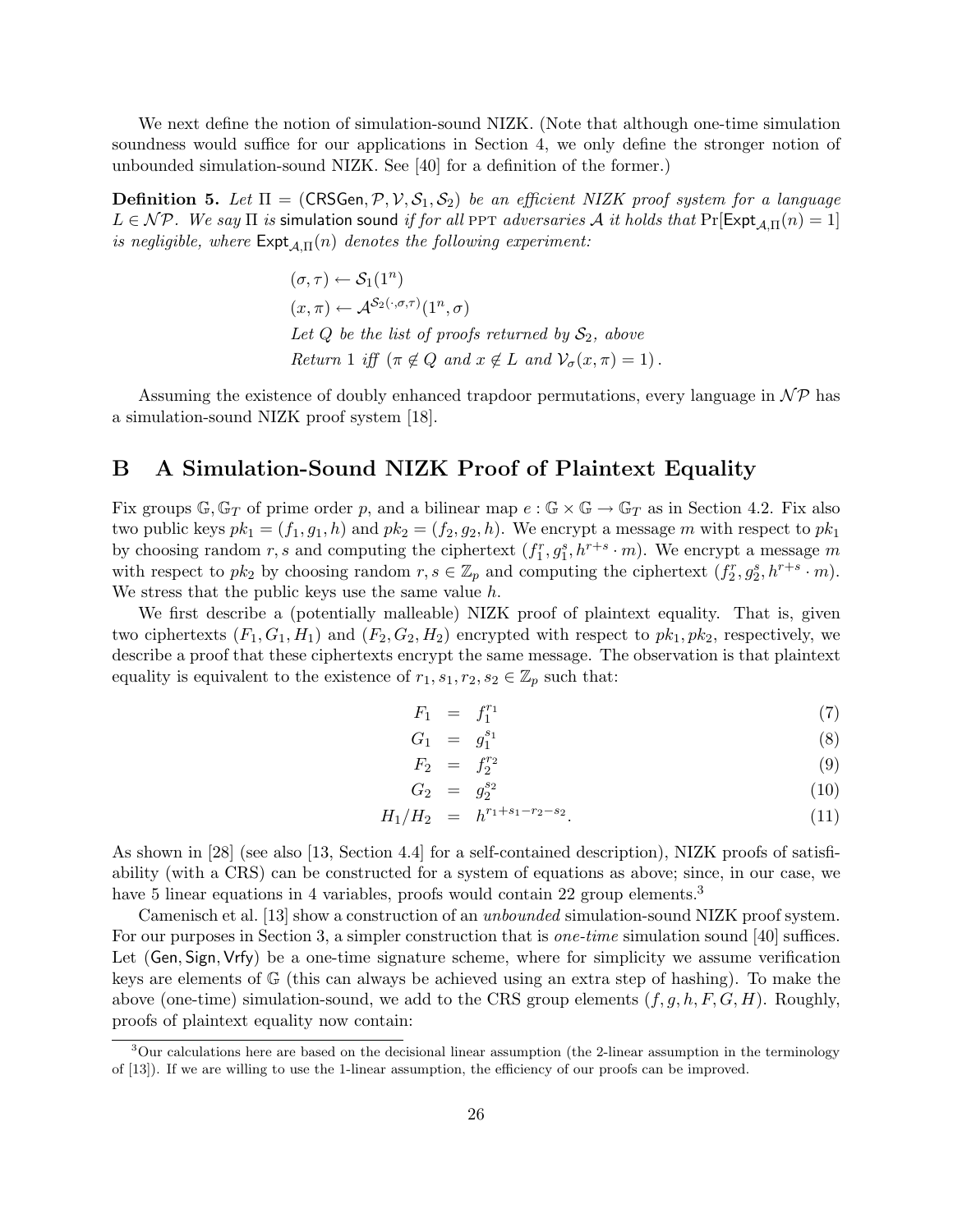- 1. A fresh signature verification key vk.
- 2. A proof that *either* there exists a satisfying assignment to Equations (7)–(11), or that the given tuple  $(f, g, h, F, G, H)$  is an encryption of vk, i.e., that there exist r, s such that:

$$
F = f^r, \qquad G = g^s, \qquad H/vk = h^{r+s}.
$$
\n
$$
(12)
$$

3. A signature  $\sigma$  (with respect to vk) on the proof from the previous step.

Equation (12) describes a system of 3 linear equations in 2 variables. Using the techniques from [13, Appendix A.2], an NIZK proof as required in step 2 can be obtained using 58 group elements. (In detail: Applying the OR-transformation from [13, Appendix A.2.2] to the two systems of equations given by Equations  $(7)$ – $(11)$  and Equation  $(12)$ , respectively, we obtain one system of 8 linear equations and one quadratic equation in 7 variables. Applying the transformation from [13, Appendix A.2.1], we get a system of 11 linear equations in 11 variables, plus 3 extra group elements that need to be sent. From [13, Section 4.4] we see that an NIZK proof for the former can be done using 55 group elements.) This gives a total of 60 group elements for the entire simulation-sound NIZK proof (assuming signatures are one group element for simplicity). See also footnote 3.

# C Universally Composable Password-Based Key Exchange

### C.1 The Universal Composability Framework

We provide a brief review of the universally composable security framework [14]. The framework allows for defining the security properties of cryptographic tasks so that security is maintained under general composition with an unbounded number of instances of arbitrary protocols running concurrently. In the UC framework, the security requirements of a given task are captured by specifying an ideal functionality run by a "trusted party" that obtains the inputs of the participants and provides them with the desired outputs. Informally, then, a protocol securely carries out a given task if running the protocol in the presence of a real-world adversary amounts to "emulating" the desired ideal functionality.

The notion of emulation in the UC framework is considerably stronger than that considered in previous models. As usual, the real-world model includes the parties running the protocol and an adversary  $A$  who controls their communication and potentially corrupts parties, while the idealworld includes a simulator S who interacts with an ideal functionality  $\mathcal F$  and also with dummy players who simply send input to/receive output from  $\mathcal{F}$ ; "emulating an ideal process" requires that for any adversary  $A$  there should exist a simulator  $S$  that causes the outputs of the parties in the ideal process to have a "similar" (i.e., computationally-indistinguishable) distribution to the outputs of the parties in a real-world execution of the protocol. In the UC framework, the requirement on  $S$  is more stringent than this. Specifically, there is also an additional entity called the *environment*  $\mathcal{Z}$ . This environment generates the inputs to all parties, observes all their outputs, and interacts with the adversary in an arbitrary way throughout the computation. A protocol  $\pi$ is said to *securely realize* an ideal functionality  $\mathcal F$  if for any real-world adversary  $\mathcal A$  that interacts with Z and real players running  $\pi$ , there exists an ideal-world simulator S that interacts with Z, the ideal functionality  $\mathcal{F}$ , and the "dummy" players communicating with  $\mathcal{F}$ , such that no poly-time environment  $\mathcal Z$  can distinguish whether it is interacting with  $\mathcal A$  (in the real world) or  $\mathcal S$  (in the ideal world). Z thus serves as an "interactive distinguisher" between a real-world execution of the